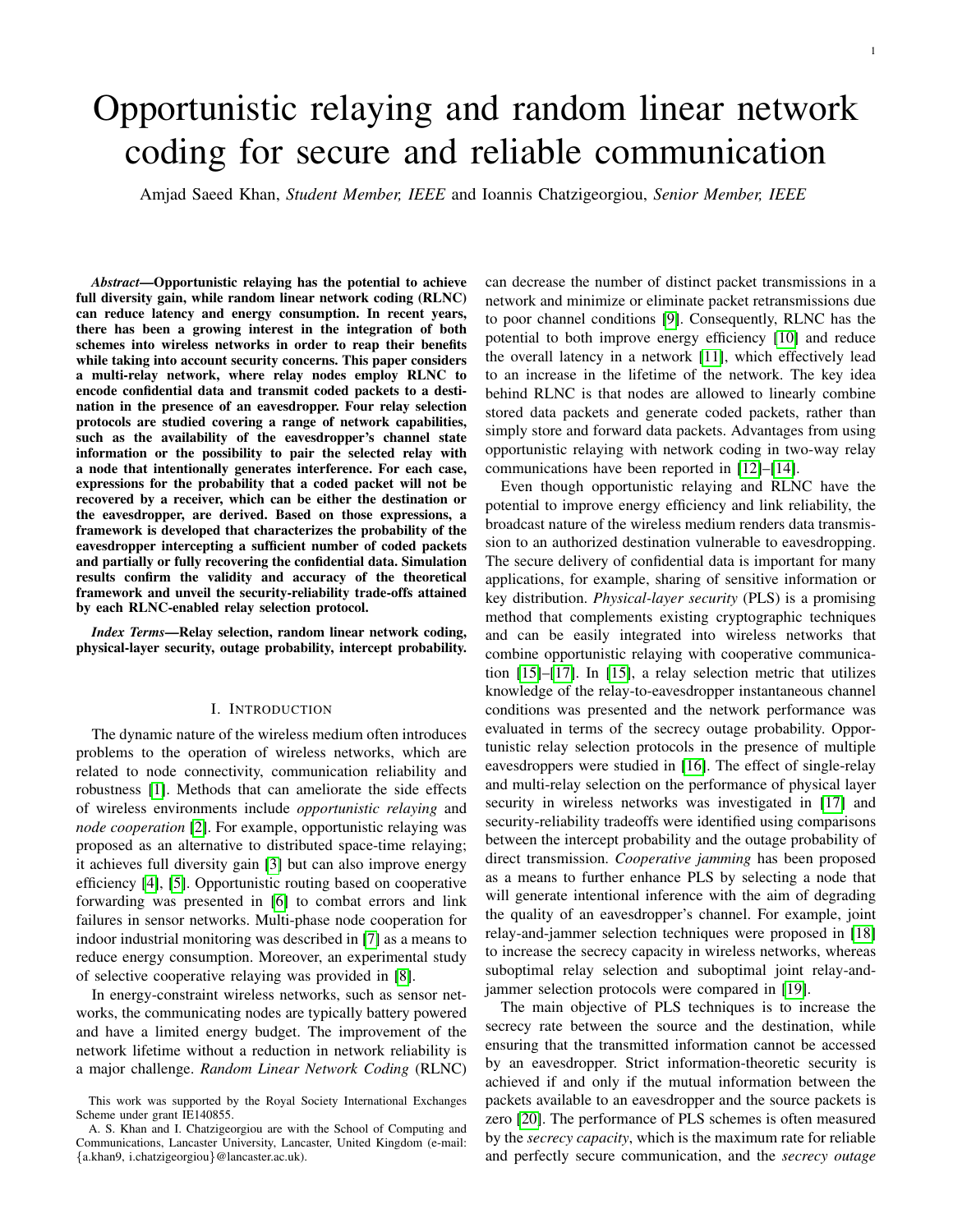*probability*, which is the probability that secure communication will fail. However, these two metrics are used to optimize the transmission rate, so that the legitimate destination will fully recover the transmitted data with perfect secrecy. If information-theoretic secrecy cannot be achieved, the secrecy capacity and the secrecy outage probability do not provide any insight into the likelihood of an eavesdropper recovering only a *fraction* of the transmitted confidential information.

To the best of our knowledge, only few studies that exploit the properties of RLNC in PLS are available. For example, the intrinsic nature of RLNC against eavesdropping attacks was analysed in [\[21\]](#page-10-19) and the advantages of feedback-based transmissions were identified. To enhance the secrecy of cooperative transmissions in sensor networks, fountain-coding aided cooperative relaying with jamming was proposed in [\[22\]](#page-10-20). In contrast to [\[22\]](#page-10-20), where only one relay has been considered for aiding the source in its transmission to the destination, we consider the complete problem of selecting a relay or a relayjammer pair from the set of available nodes. Furthermore, relays do not only perform decode-and-forward, as in [\[22\]](#page-10-20), but also linearly combine recovered data packets. In other words, relays employ random linear fountain coding, which can be seen as an implementation of RLNC for broadcast communication. Other notable differences from [\[22\]](#page-10-20) include the derivation of the probability that a fraction of data will leak to the eavesdropper, as opposed to the total amount of transmitted data, and the investigation of the impact of both the finite field size used by RLNC and the adopted forward error correction and modulation scheme on the security and reliability of the network.

The motivation for this paper is to investigate the potential of relay-aided networks that combine RLNC with opportunistic relaying, with or without cooperative jamming, in securely and reliably delivering confidential messages. To this end, we consider four different relay selection protocols, we analyze their outage behavior and we quantify the proportion of the message that could leak to the eavesdropper with a certain probability by the time the legitimate destination has recovered the entire message with a target probability. The main contributions of the paper can be summarized as follows:

- 1) We propose a cross-layer security scheme, which combines the inherent secrecy features of RLNC at the application layer with physical-layer security mechanisms, based on relay selection with or without jamming.
- 2) We derive analytical expressions of the outage probability at the destination and the eavesdropper. SNR thresholds that characterize the modulation and coding scheme at the physical layer have been used, so that the outage probability can be linked to the packet error probability in the case of Rayleigh frequency-flat fading channels.
- 3) We introduce a novel leakage metric, which is referred to as the  $\tau$ −intercept probability and is defined as the probability that a proportion of the transmitted information will be compromised. An exact expression of the  $\tau$ -intercept probability is derived for systems that impose a deadline on coded packet transmissions but provide the destination with a feedback link, which can be used to terminate the transmission process before the deadline expires.

4) We investigate the secrecy-reliability trade-offs of the considered RLNC-enabled relay selection protocols.

The rest of the paper is organized as follows. Section [II](#page-1-0) describes the system model and introduces the relevant notation. A detailed description of the relay selection protocols is provided in Section [III](#page-3-0) and outage probability expressions for both the destination and the eavesdropper are derived. The equivalence between the outage probability and the packet error probability is exploited in Section [IV](#page-6-0) and an exact expression of the  $\tau$ -intercept probability for RLNC-enabled opportunistic relaying is derived. Results are discussed in Section [V](#page-7-0) and conclusions are drawn in Section [VI.](#page-10-21)

## II. SYSTEM MODEL

<span id="page-1-0"></span>As shown in Fig. 1, we consider a network that consists of a source S, a destination  $D$  and a set of  $N$  trusted nodes  $S_N = \{1, \ldots, N\}$ . The source could be an independent node or an element of  $S_N$ . The main objective of the nodes in  $S_N$  is to relay information from the source to the destination. However, they can also cause interference to overhearing attacks by an eavesdropper, denoted by E. Links between the source and the destination as well as between the source and the eavesdropper are not considered; the direct links could be in deep shadowing or the destination and the eavesdropper could be outside the coverage area of the source. This is an assumption that is often made in the context of cooperative communications [\[23\]](#page-10-22), [\[24\]](#page-10-23), as well as in cooperative relaying for secure communications [\[19\]](#page-10-17), [\[25\]](#page-10-24), [\[26\]](#page-10-25).

A centralized network topology has been used, whereby a control unit located in the source S or a dedicated controller node employs one of the following protocols in order to select a single node or a pair of nodes:

- 1) *Conventional selection*: Similarly to [\[15\]](#page-10-13), the relay that provides the best instantaneous relay-to-destination channel quality is selected.
- 2) *Optimal selection*: Selection of the optimal relay considers the instantaneous channel quality of both links that originate from each candidate node and terminate at the destination and the eavesdropper, respectively [\[15\]](#page-10-13).
- 3) *Conventional selection with jammer*: The conventional selection protocol is first used to determine the node that will act as a relay. The worst instantaneous relay-todestination link is then identified to determine the node that will transmit noise concurrently with the chosen relay in an effort to degrade the reception quality at the eavesdropper while causing the least interference for the destination.
- 4) *Optimal selection with preset jammer*: In this case, the node that acts as a jammer is fixed, while the node that acts as a relay is chosen from the remaining nodes in  $S_N$ using the optimal selection protocol.

The relay selected by each of the four protocols is denoted by  $n^*$ , the jammer selected by the third protocol in the list is represented by  $J^*$ , and the preset jammer in the last protocol is denoted by J. We have opted for optimal selection with a preset jammer in order to provide some insight into how the reliability and security offered by optimal relaying is affected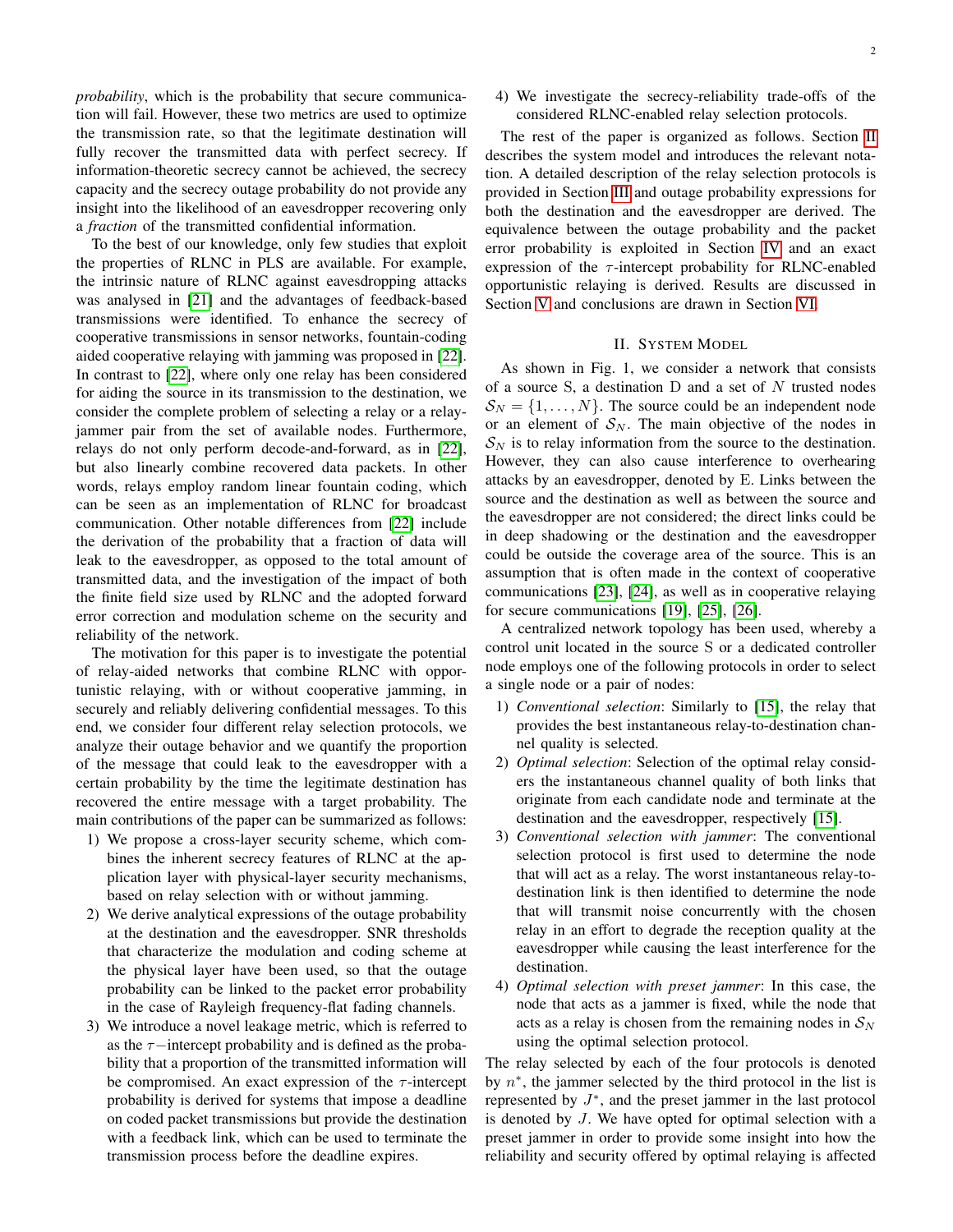by the introduction of a jammer. Specific techniques for the selection of the appropriate jammer that could further improve the secrecy performance of the network at the expense of reliability could be considered [\[18\]](#page-10-16), [\[27\]](#page-10-26) but this discussion is beyond the scope of this paper.

In order to fully exploit spatial diversity, our analysis assumes that the control unit has knowledge of the channel state information (CSI) at the destination in all four protocols. The control unit also has knowledge of the CSI at the eavesdropper in the case of optimal selection with or without a jammer. Note that this is a common assumption in the physical-layer security literature [\[16\]](#page-10-15), [\[28\]](#page-10-27). For example, the eavesdropper's CSI can be known if the eavesdropper is part of the network of legitimate receivers when unclassified data are broadcast, but is treated as an unauthorized receiver when confidential data are transmitted. Even if an eavesdropper is never destined to receive any type of transmitted data, its presence can still be detected from power leaked via its antenna port while in receiving mode [\[29\]](#page-10-28).

The delivery of a confidential message by the source to the destination using opportunistic relaying is divided into two phases. In the *first phase*, the source broadcasts the message and the candidate relay nodes operate in receiving mode. This paper studies the impact that the RLNC-enabled relay selection schemes have on the leakage and reliability of information broadcast from the relay nodes. For this reason, we assume that at the end of the first phase all of the relays have successfully recovered the message. For example, the source could employ RLNC to segment the message into multiple packets and encode them. The source would then broadcast randomly generated coded packets until all receiving nodes in  $S_N$  have reconstructed the message. Alternatively, the source could transmit coded packets until one of the nodes in  $S_N$  has recovered the message; the nodes in  $S_N$  could then use shortrange communication to exchange packets until all nodes have knowledge of the message. In the *second phase*, each node in  $\mathcal{S}_N$  divides the message into K data packets. Based on the adopted relay selection protocol, the control unit instructs the chosen relay  $n^*$  to employ RLNC on the data packets and generate a coded packet. The coded packet is further processed by the transmission scheme at the physical layer of the relay. The transmission scheme, which involves forward error correction and modulation techniques, can be accurately characterized by a signal-to-noise ratio (SNR) threshold, denoted by  $\gamma_{\text{th}}$ , as described in [\[30\]](#page-11-0)–[\[32\]](#page-11-1). This process is repeated up to  $N<sub>T</sub>$ times and, thus, up to  $N<sub>T</sub>$  coded packets are transmitted; each time, the appropriate relay is selected from  $S_N$ , depending on the instantaneous channel conditions. Both the destination D and the eavesdropper E collect coded packets and use them to construct local decoding matrices. If  $K$  linearly independent coded packets are received, the rank of the decoding matrix will be  $K$ . This implies that the  $K$  data packets can be recovered and the entire message can be reconstructed. If the destination recovers the message before the set deadline of  $N<sub>T</sub>$  transmissions, it sends a notification to the control unit to terminate the relay selection and packet transmission process.

The relay-to-destination links and the relay-to-eavesdropper links have been modeled as independent but not identically

Table I KEY PARAMETERS OF THE SYSTEM MODEL

<span id="page-2-0"></span>

| <b>Notation</b>   | <b>Description</b>                                            |
|-------------------|---------------------------------------------------------------|
| K                 | Number of data packets.                                       |
| N                 | Number of relay nodes.                                        |
| ${\cal S}_{N}$    | Set of N trusted relay nodes.                                 |
| $P_i$             | Transmitted power of node i.                                  |
| $N_{\rm 0}$       | Variance of the additive white Gaussian noise                 |
| $h_{i,j}$         | Fading coefficient of the channel between nodes $i$ and $j$ . |
| $\gamma_{i,j}$    | Instantaneous SNR of the link between nodes $i$ and $j$ .     |
| $\lambda_{i,j}$   | The inverse of the average SNR of the link between            |
|                   | nodes $i$ and $j$ .                                           |
| $\gamma_{\rm th}$ | Required SNR threshold for signal recovery at the             |
|                   | receiving node $u \in \{D, E\}.$                              |
| $\rho_{\rm u}$    | Outage probability at node u, where $u \in \{D, E\}$ .        |
| $n^*$             | Selected relay.                                               |
| $J^*$             | Selected jammer.                                              |
| J                 | Preset jammer.                                                |
| $n_{\rm T}$       | Number of transmitted coded packets.                          |
| $n_{\rm R}$       | Number of received coded packets.                             |
| $N_{\rm T}$       | Maximum permitted number of coded packet transmissions.       |

distributed (i.n.i.d) quasi-static Rayleigh fading channels [\[18\]](#page-10-16). The channel gain between nodes i and j, denoted by  $|h_{i,j}|$ , remains constant for the duration of a coded packet but changes independently from packet to packet. The variance of the fading distribution is given by  $\sigma_{i,j}^2 = \mathbb{E} \left\{ |h_{i,j}|^2 \right\} = d_{i,j}^{-\alpha_{i,j}},$ where  $\mathbb{E}\left\{|h_{i,j}|^2\right\}$  represents the expected value of  $|h_{i,j}|^2$ , and  $d_{i,j}$  and  $\alpha_{i,j}$  are the Euclidean distance and the path loss exponent between the two nodes, respectively. Furthermore, links are impaired by additive white Gaussian noise with zero mean and variance  $N_0$ . The instantaneous SNR of the link between *i* and *j* is represented as  $\gamma_{i,j} = P_i |h_{i,j}|^2 / N_0$ , where  $P_i$  is the transmitted power of node *i*. The probability density function of  $\gamma_{i,j}$  is equal to [\[33\]](#page-11-2)

<span id="page-2-1"></span>
$$
f_{\gamma_{i,j}}(\gamma) = \Pr(\gamma_{i,j} = \gamma) = \lambda_{i,j} e^{-\gamma \lambda_{i,j}} \tag{1}
$$

where  $\lambda_{i,j} = 1/\mathbb{E} \{ \gamma_{i,j} \}$ . The cumulative density function of  $\gamma_{i,j}$  can be obtained as follows

<span id="page-2-2"></span>
$$
F_{\gamma_{i,j}}(\gamma_{\text{th}}) = \Pr(\gamma_{i,j} \le \gamma_{\text{th}}) = 1 - e^{-\gamma_{\text{th}}\lambda_{i,j}}.
$$
 (2)

For convenience, the key parameters of the system model have been summarized in Table [I.](#page-2-0)

Both the destination and the eavesdropper in the considered system model apply the Gaussian elimination method on their respective decoding matrices to compute their rank and recover the source message. The objective of the destination is to recover the entire message, i.e., all of the K data packets. Traditionally, the communication process is deemed to be secure if the eavesdropper fails to recover the message [\[21\]](#page-10-19), [\[34\]](#page-11-3). By contrast, this paper assumes that the probability of the eavesdropper decoding the received coded packets and recovering even a subset of the  $K$  data packets should be very small. We shall refer to the probability of the eavesdropper retrieving at least  $\tau$  of the K data packets as  $\tau$ -intercept probability and we will evaluate it in Section [IV.](#page-6-0) However, we will first investigate the impact of the considered relay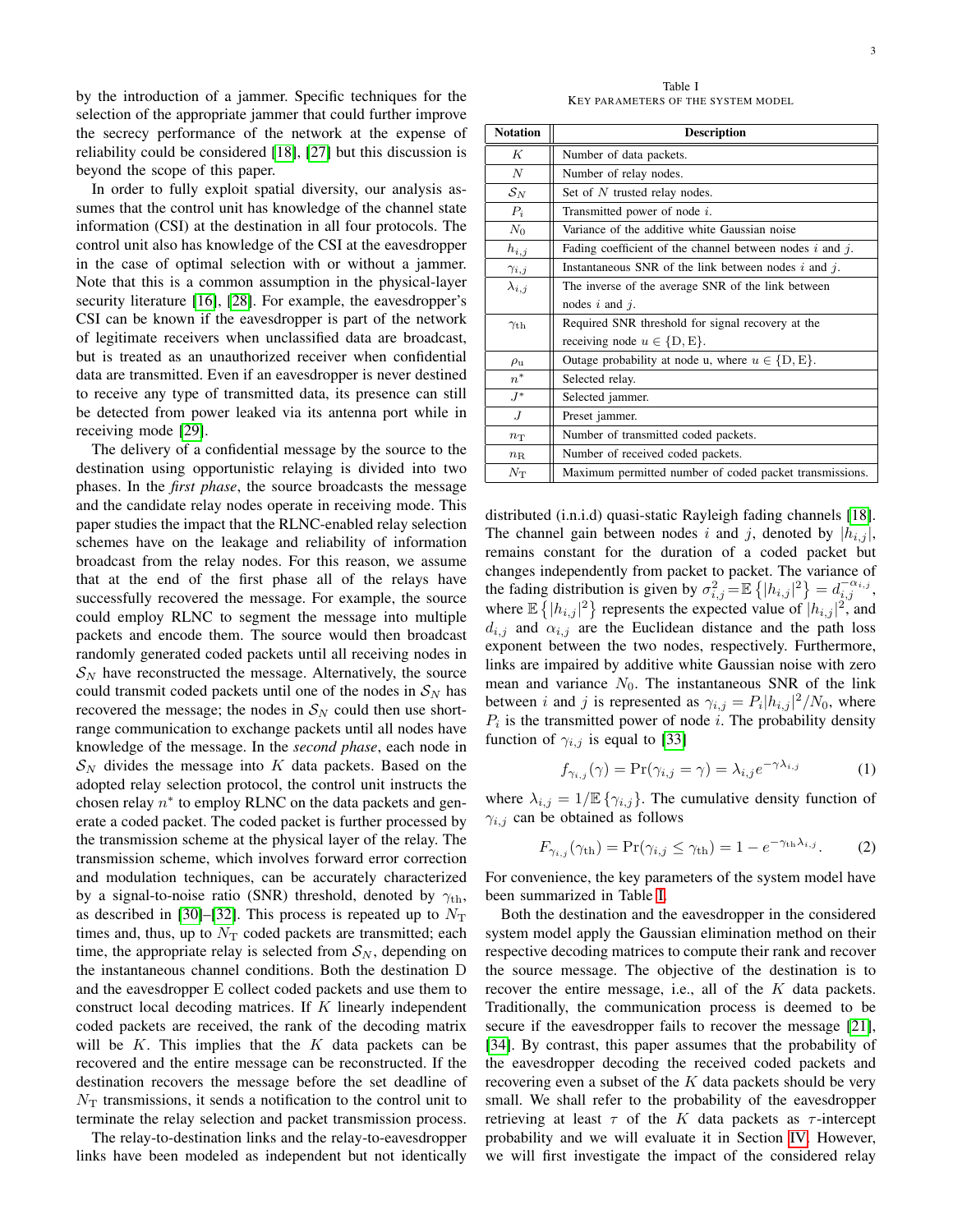

Figure 1. Block diagram of the system model.

selection protocols on the capability of the system to reliably and securely relay confidential messages in Section [III.](#page-3-0)

#### III. RELAY SELECTION AND OUTAGE ANALYSIS

<span id="page-3-0"></span>This section describes the relay selection protocols in greater detail, and characterizes their performance in terms of the outage probability at the destination D and the outage probability at the eavesdropper E. The outage probability is the probability that the instantaneous signal-to-interferenceplus-noise ratio (SINR) at a receiving node, either D or E, will drop below a predefined threshold  $\gamma_{\text{th}}$  due to an event, e.g., deep fading or interference. The outage probability at the destination D and the eavesdropper E, denoted by  $\rho_D$  and  $\rho_E$ , respectively, can be expressed as:

<span id="page-3-1"></span>
$$
\rho_{\rm D} = \Pr(\text{SINR}_{n^*,\rm D} \le \gamma_{\rm th})
$$

$$
\rho_{\rm E} = \Pr(\text{SINR}_{n^*,\rm E} \le \gamma_{\rm th})
$$

where  $n^*$  represents the selected relay. As established in [\[30\]](#page-11-0) for Rayleigh fading channels and extended in [\[31\]](#page-11-4) and [\[32\]](#page-11-1) for other channel models, the outage probability is a very tight approximation of the packet error probability, if the value of  $\gamma_{\text{th}}$  accurately reflects the employed modulation and coding scheme. For example,  $\gamma_{\text{th}} = 5.89$  dB for uncoded BPSK and  $\gamma_{\text{th}} = -0.983$  dB for BPSK combined with a typical convolutional code [\[30\]](#page-11-0) over Rayleigh fading channels. Analytical expressions of  $\rho_D$  and  $\rho_E$  are derived in this section, which first considers the protocols that only use opportunistic relaying and then focuses on the protocols that combine relaying with jamming.

#### *A. Relay Selection Protocols without Jammer*

*1) Conventional selection:* This protocol only considers the channel quality of the relay-to-destination link. A relay  $n^*$  is selected from  $S_N$ , such that

$$
n^* = \underset{n \in \mathcal{S}_N}{\arg \max} \gamma_{n,D}.
$$

Owing to the fact that no interference is introduced by a jammer, the SINR at the destination D and the SINR at the eavesdropper E are SINR<sub>n<sup>∗,D</sub> =  $\gamma_{n^*,D}$  and SINR<sub>n<sup>∗,E</sub> =  $\gamma_{n^*,E}$ ,</sub></sup></sub></sup> respectively. The outage probability  $\rho_D$  can be obtained by considering the joint probability of every node in  $S_N$  being the selected relay and its link being in outage, that is,

$$
\rho_{\rm D} = \sum_{n=1}^{N} \Pr\left[ (n^* = n) \cap (\gamma_{n, \rm D} \le \gamma_{\rm th}) \right]. \tag{3}
$$

If we take into account that the channels are statistically independent and that  $\gamma_{n,D}$  follows the distribution given in [\(1\)](#page-2-1), we can use order statistics [\[35\]](#page-11-5) and obtain:

<span id="page-3-2"></span>
$$
\Pr(n^* = n) = \int_{0}^{\infty} \prod_{i=1, i \neq n}^{N} \Pr(\gamma_{i, D} \le x) f_{\gamma_{n, D}}(x) dx
$$
  
= 
$$
\int_{0}^{\infty} \prod_{i=1, i \neq n}^{N} (1 - e^{-x\lambda_{i, D}}) f_{\gamma_{n, D}}(x) dx.
$$
 (4)

The joint probability in [\(3\)](#page-3-1) can be obtained from [\(4\)](#page-3-2) by setting the upper limit of the integral in [\(4\)](#page-3-2) to  $\gamma_{th}$ , resulting in:

<span id="page-3-3"></span>
$$
\rho_{\rm D} = \sum_{n=1}^{N} \int_{0}^{\gamma_{\rm th}} \prod_{i \neq n}^{N} \left( 1 - e^{-x \lambda_{i,\rm D}} \right) f_{\gamma_{n,\rm D}}(x) \, dx. \tag{5}
$$

Using the multinomial identity [\[36\]](#page-11-6), the product of terms in [\(5\)](#page-3-3) can be expanded as follows:

<span id="page-3-4"></span>
$$
\prod_{i \neq n}^{N} (1 - e^{-x\lambda_{i,D}}) = \sum_{m=0}^{N-1} \sum_{\substack{S_m \subseteq S_N \setminus n \\ |S_m| = m}} (-1)^m e^{-x \sum_{i \in S_m} \lambda_{i,D}} \quad (6)
$$

where the inner sum in [\(6\)](#page-3-4) is over all possible sets  $S_m$  of size m that are subsets of  $S_N$  but exclude the node n. Substituting [\(6\)](#page-3-4) into [\(5\)](#page-3-3) and solving the integral leads to:

<span id="page-3-5"></span>
$$
\rho_{\rm D} = \sum_{n=1}^{N} \sum_{m=0}^{N-1} \sum_{\substack{S_m \subseteq S_N \backslash n \\ |S_m| = m}} (-1)^m \frac{\lambda_{n,\rm D}}{\sum_{i \in S_m} \lambda_{i,\rm D} + \lambda_{n,\rm D}} \left[ 1 - e^{-\gamma_{\rm th} (\sum_{i \in S_m} \lambda_{i,\rm D} + \lambda_{n,\rm D})} \right].
$$

Following the same line of thought, the outage probability at the eavesdropper E can be obtained as follows:

$$
\rho_{\mathcal{E}} = \sum_{n=1}^{N} \Pr(n^* = n) \Pr(\gamma_{n,\mathcal{E}} \le \gamma_{\text{th}})
$$
 (7)

because  $\gamma_{n,D}$ , which determines  $Pr(n^* = n)$  is independent of  $\gamma_{n,E}$ . Based on [\(2\)](#page-2-2), we have

<span id="page-3-6"></span>
$$
Pr(\gamma_{n,E} \le \gamma_{\text{th}}) = 1 - e^{-\gamma_{\text{th}}\lambda_{n,E}}
$$

therefore, expression [\(7\)](#page-3-5) assumes the form:

$$
\rho_{\mathcal{E}} = \sum_{n=1}^N \int_0^\infty \prod_{i \neq n}^N \left(1 - e^{-x\lambda_{i,\mathcal{D}}}\right) \left(1 - e^{-\gamma_{\text{th}}\lambda_{n,\mathcal{E}}}\right) dx.
$$

Invoking [\(6\)](#page-3-4) and solving the integral gives the following closed form expression:

$$
\rho_{\rm E} = \sum_{n=1}^N \sum_{m=0}^{N-1} \sum_{\substack{S_m \subseteq S_N \backslash n \\ |S_m| = m}} (-1)^m \frac{\lambda_{n,\rm D}}{\sum_{i \in S_m} \lambda_{i,\rm D} + \lambda_{n,\rm D}} \Big( 1 - e^{-\gamma_{\rm th}\lambda_{n,\rm E}} \Big).
$$

*2) Optimal selection:* This protocol is deemed 'optimal' because it exploits knowledge of the eavesdropper's CSI and achieves the maximum secrecy capacity [\[18\]](#page-10-16). For this reason, this paper uses optimal selection as a benchmark protocol and compares its performance to that of the other three protocols. According to this protocol, the relay  $n^*$  is selected such that

$$
n^* = \underset{n \in \mathcal{S}_N}{\arg \max} \left( \frac{\gamma_{n,\mathrm{D}}}{\gamma_{n,\mathrm{E}}} \right).
$$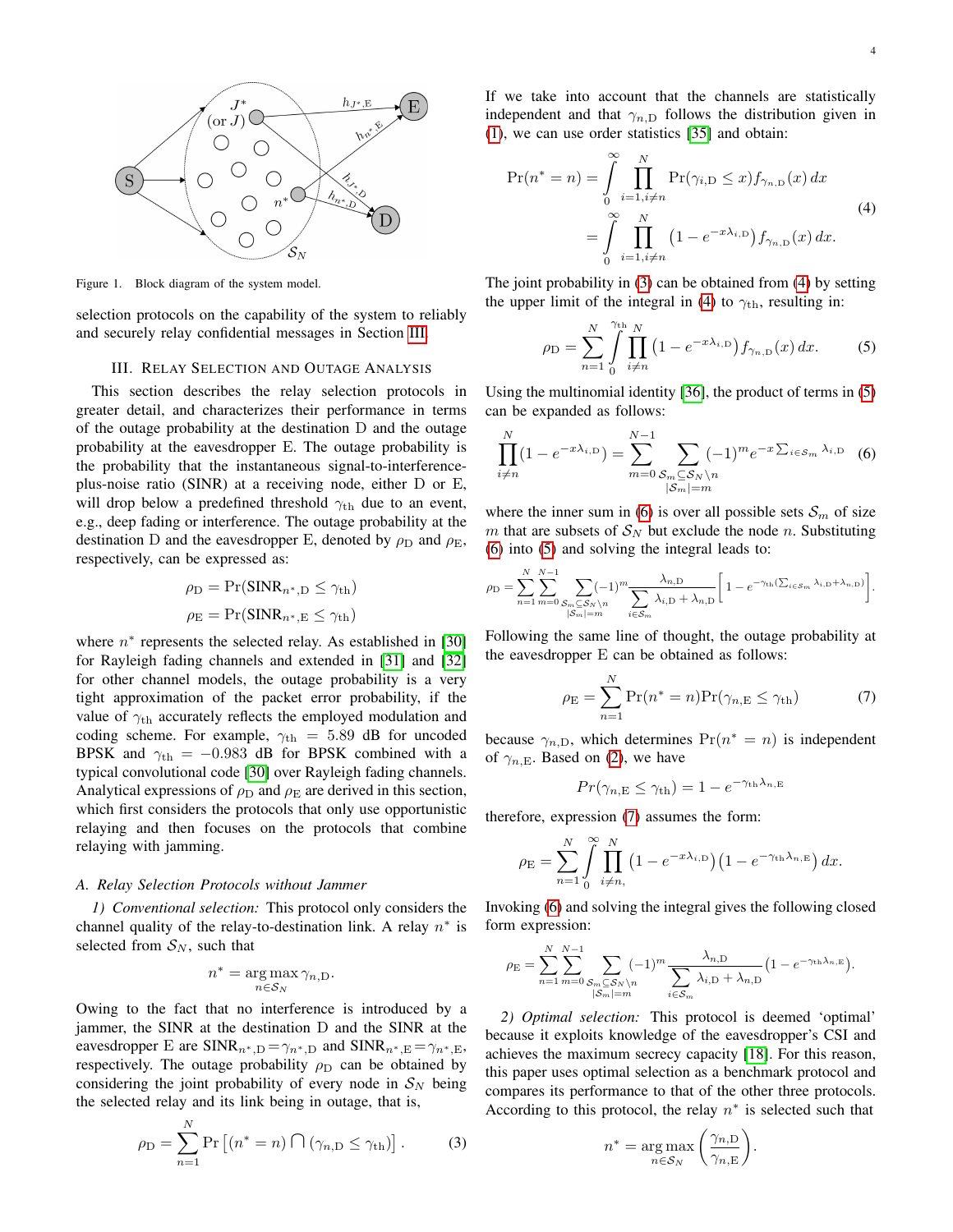The outage probability at the destination can be obtained from the general expression [\(3\)](#page-3-1) if the probability of the selected relay being a particular node is expressed as:

$$
\Pr(n^* = n) = \int_{0}^{\infty} \int_{0}^{\infty} I_1(x, y) f_{\gamma_{n, \mathcal{D}}}(x) f_{\gamma_{n, \mathcal{E}}}(y) dx dy
$$
 (8)

where

<span id="page-4-0"></span>
$$
I_1(x,y) = \prod_{\substack{i=1\\i\neq n}}^N \Pr\bigg(\frac{\gamma_{i,\mathcal{D}}}{\gamma_{i,\mathcal{E}}} \le \frac{x}{y}\bigg). \tag{9}
$$

If we set  $\Lambda_i = \frac{\lambda_{i,\text{D}}}{\lambda_{i,\text{D}}}$  $\frac{\lambda_{i,D}}{\lambda_{i,E}}$ , expression [\(9\)](#page-4-0) can be rewritten as [\[16\]](#page-10-15):

<span id="page-4-1"></span>
$$
I_1(x,y) = \prod_{\substack{i=1\\i\neq n}}^N \frac{x\Lambda_i}{x\Lambda_i + y}.
$$
 (10)

Using partial fraction expansion and simplifying the resultant expression, [\(10\)](#page-4-1) assumes the form:

<span id="page-4-2"></span>
$$
I_1(x, y) = 1 - \sum_{\substack{i=1 \ i \neq n}}^N \frac{y \Theta_i}{x \Lambda_i + y}
$$

where  $\Theta_i$  is the partial fraction coefficient and is equal to:

$$
\Theta_i = \prod_{k \notin \{n, i\}} \frac{-\Lambda_k}{\Lambda_i - \Lambda_k}, \quad \text{for } \Lambda_k \neq \Lambda_i.
$$

Substituting [\(8\)](#page-3-6) into [\(3\)](#page-3-1) and taking into account that  $\gamma_{n,D}$ should not exceed  $\gamma_{\text{th}}$  gives:

$$
\rho_{\rm D} = \sum_{n=1}^N \int\limits_0^\infty \int\limits_0^{\gamma_{\rm th}} I_1(x,y) f_{\gamma_{n,\rm D}}(x) f_{\gamma_{n,\rm E}}(y)\, dx\, dy.
$$

Invoking  $[37, eq. (3.352.1)]$  $[37, eq. (3.352.1)]$  and the relationships in  $[38, 10.352.1]]$  $[38, 10.352.1]]$ Section 4.2], we obtain:

$$
\rho_{\rm D} = \sum_{n=1}^{N} 1 - e^{-\gamma_{\rm th}\lambda_{n,\rm D}} + \sum_{j\neq n} \Theta_j \lambda_{n,\rm E} e^{-\gamma_{\rm th}(\lambda_{n,\rm D} - \Lambda_j \lambda_{n,\rm E})}
$$

$$
\left[ \mathbf{E}_1\left( (\alpha_2 + 1)\lambda_{n,\rm D}\gamma_{\rm th} \right) \left\{ \frac{\Lambda_j \gamma_{\rm th}}{\alpha_2} - \frac{\Lambda_j}{\lambda_{n,\rm D}\alpha_2^2} \right\} + e^{-\gamma_{\rm th}\alpha_2\lambda_{n,\rm D}}
$$

$$
\mathbf{E}_1(\gamma_{\rm th}\lambda_{n,\rm D}) \frac{\Lambda_j}{\lambda_{n,\rm D}\alpha_2^2} - \frac{\Lambda_j}{\lambda_{n,\rm D}\alpha_2(\alpha_2 + 1)} e^{-\gamma_{\rm th}(\alpha_2 + 1)\lambda_{n,\rm D}} \right]
$$

$$
- \frac{\Theta_j \lambda_{n,\rm D}\lambda_{n,\rm E}}{\Lambda_j \alpha_1^2} \left\{ \ln \left( 1 + \frac{\alpha_1}{\beta_1} \right) - \frac{\alpha_1}{\lambda_{n,\rm E}} \right\} \tag{11}
$$

where  $\alpha_1 = \lambda_{n,\text{E}} - \frac{\lambda_{n,\text{D}}}{\Lambda_n}$  $\frac{\Lambda_{n,\mathrm{D}}}{\Lambda_{j}},\ \alpha_{2}=\frac{\Lambda_{j}\lambda_{n,\mathrm{E}}}{\lambda_{n,\mathrm{D}}}$  $\frac{\lambda_{j}\lambda_{n,\mathrm{E}}}{\lambda_{n,\mathrm{D}}}-1,~\beta_{1}=\frac{\lambda_{n,\mathrm{D}}}{\Lambda_{j}}$  $\frac{N_{n,D}}{\Lambda_j}$  and  $E_1$  is the exponential integral, as defined in [\[37\]](#page-11-7).

The value of  $\gamma_{n,E}$  in optimal relay selection affects the probability that a node will be selected to act as a relay. As a result, and in contrast to [\(7\)](#page-3-5), the outage probability at the eavesdropper has to be expressed as the summation of joint probabilities, as follows:

<span id="page-4-4"></span>
$$
\rho_{\rm E} = \sum_{n=1}^N \Pr\left[ (n^* = n) \bigcap (\gamma_{n, \rm E} \le \gamma_{\rm th}) \right].
$$

Taking into account [\(8\)](#page-3-6) and recalling that the value of  $\gamma_{n,E}$ needs to be upper bounded by  $\gamma_{\text{th}}$ , we obtain:

$$
\rho_{\mathcal{E}} = \sum_{n=1}^N \int\limits_0^{\gamma_{\text{th}}} \int\limits_0^{\infty} I_1(x, y) f_{\gamma_{n, \mathcal{D}}}(x) f_{\gamma_{n, \mathcal{E}}}(y) dx dy.
$$

Derivation of an analytical expression for  $\rho_E$  requires a similar approach to that in [\(11\)](#page-4-2), and leads to:

$$
\rho_{\rm E} = \sum_{n=1}^{N} 1 - e^{-\gamma_{\rm th}\lambda_{n,\rm E}} + \sum_{j\neq n} \frac{\Theta_j \lambda_{n,\rm D} \lambda_{n,\rm E}}{\Lambda_j \alpha_1^2} \left[ \mathbf{E}_1(\lambda_{n,\rm E}\gamma_{\rm th}) - (1 + \alpha_1 \gamma_{\rm th}) \cdot \right. \\ \left. \cdot e^{-\alpha_1 \gamma_{\rm th}} \mathbf{E}_1(\beta_1 \gamma_{\rm th}) - \frac{\alpha_1}{\lambda_{n,\rm E}} \left( 1 - e^{-\gamma_{\rm th}\lambda_{n,\rm E}} \right) + \ln \left( 1 + \frac{\alpha_1}{\beta_1} \right) \right].
$$

## *B. Relay Selection Protocols with Jammer*

In an effort to increase the outage probability at the eavesdropper, a jammer can be employed by the two aforementioned protocols. The selection mechanism of the jammer and its impact on the outage probability at the destination and at the eavesdropper are investigated in this subsection.

*1) Conventional selection with jammer:* This protocol is based on a joint relay-jammer pair selection scheme. Similarly to conventional selection, this protocol first selects a relay  $n^*$  from  $S_N$  that provides the best instantaneous SNR at the destination. Subsequently, one of the remaining nodes in  $S_N$ is selected to act as a jammer, such that it causes the least interference to the destination. The pair selection scheme can be described by the following expressions:

$$
n^* = \underset{n \in S_N}{\arg \max} \gamma_{n,D}
$$

$$
J^* = \underset{j \in S_N \backslash n^*}{\arg \min} \gamma_{j,D}.
$$

The SINR at the destination and the SINR at the eavesdropper are given by

$$
SINR_{n^*,D} = \frac{\gamma_{n^*,D}}{\gamma_{J^*,D} + 1}
$$

$$
SINR_{n^*,E} = \frac{\gamma_{n^*,E}}{\gamma_{J^*,E} + 1}.
$$

repectively. Clearly, both  $SINR_{n<sup>*</sup>,D}$  and  $SINR_{n<sup>*</sup>,E}$  depend on the selected nodes  $n^*$  and  $J^*$ .

The outage probability at the destination should consider the joint probability of a node  $n$  being the relay, a different node m being the jammer, and the SINR at the destination not exceeding the SNR threshold  $\gamma_{\text{th}}$ , for all possible values of n and m. Therefore,  $\rho_D$  can be written as:

$$
\rho_{\rm D} = \sum_{n=1}^{N} \sum_{m \neq n}^{N} \Pr\left[ (n^* = n) \bigcap (J^* = m) \bigcap \left( \frac{\gamma_{n,\rm D}}{\gamma_{m,\rm D} + 1} \le \gamma_{\rm th} \right) \right]. \tag{12}
$$

Taking into account that the instantaneous SNR of the jammerto-destination channel cannot be greater than the instantaneous SNR of the relay-to-destination channel, and that the two channels are independent, we can express the joint probability of selecting a relay-jammer pair as follows:

<span id="page-4-3"></span>
$$
\Pr\Big[(n^*=n)\bigcap (J^*=m)\Big] = \int_{0}^{\infty} \int_{0}^{\gamma_{n,D}} I_2(x,y) f_{\gamma_{m,D}}(y) f_{\gamma_{n,D}}(x) dy dx
$$
\n(13)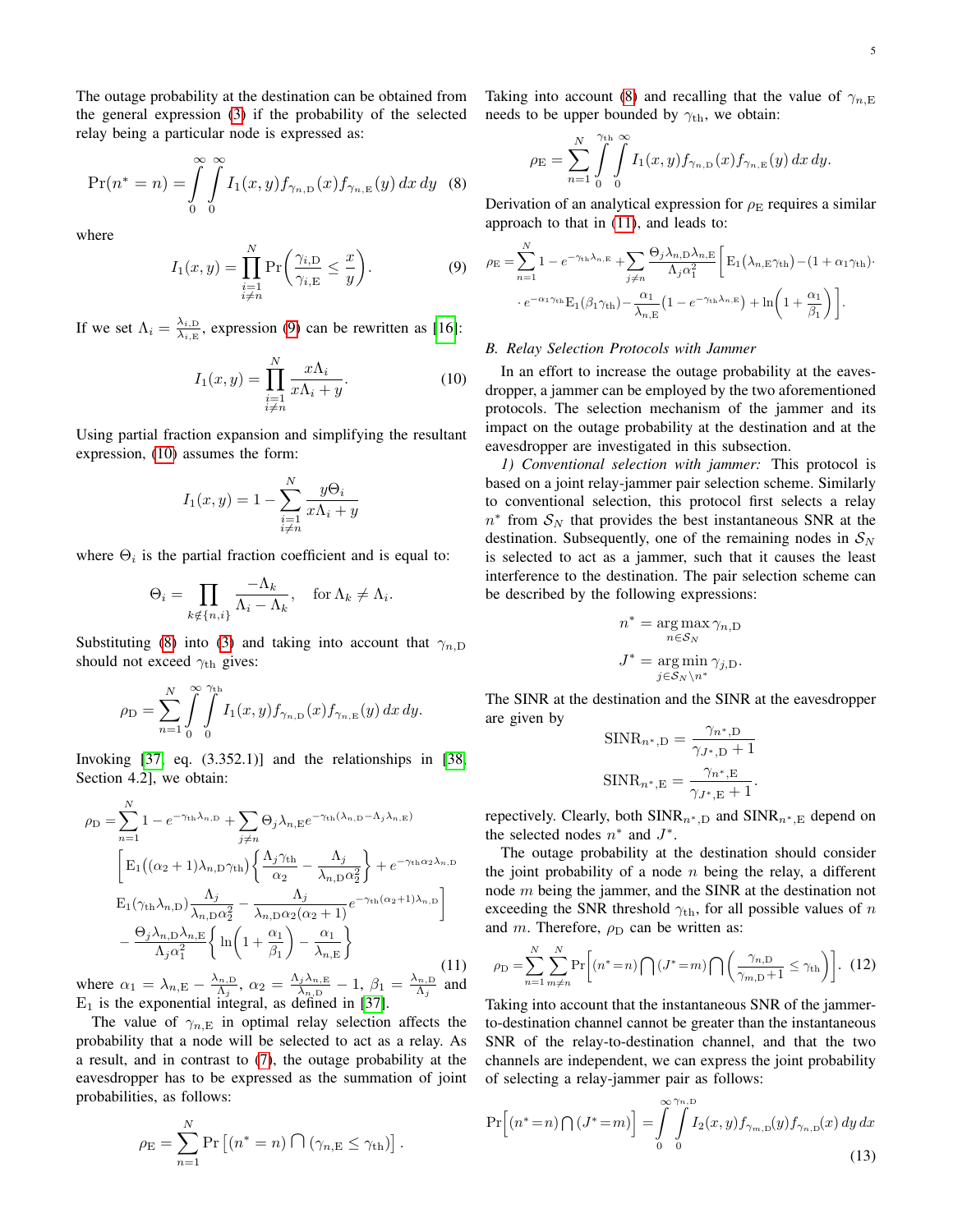where

<span id="page-5-1"></span>
$$
I_2(x,y) = \prod_{i \neq n, i \neq m}^{N-2} \Pr(y \le \gamma_{i,D} \le x).
$$

Invoking [\(2\)](#page-2-2),  $I_2(x, y)$  assumes the form:

$$
I_2(x,y) = \prod_{i \neq n, i \neq m}^{N-2} \left( e^{-y\lambda_{i,D}} - e^{-x\lambda_{i,D}} \right)
$$

which can be rewritten as:

$$
I_2(x,y) = \sum_{w=0}^{N-2} \sum_{\substack{\mathcal{X} = \mathcal{S}_N \setminus \{n,m\} \\ \mathcal{S}_w \subseteq \mathcal{X}, \mathcal{S}_w \subseteq \mathcal{X} \\ |\mathcal{S}_w| = w}} (-1)^w e^{-x \sum_{i \in \mathcal{S}_w} \lambda_{i,D} - y \sum_{j \in \mathcal{S}_w} \lambda_{j,D}}
$$

using the multinomial identity. Substituting [\(13\)](#page-4-3) into [\(12\)](#page-4-4) and properly setting the limits of the two integrals gives:

$$
\rho_{\rm D} = \sum_{n=1}^{N} \sum_{m \neq n}^{N} \int_{0}^{\delta} \int_{y}^{(y+1)\gamma_{\rm th}} I_2(x, y) f_{\gamma_{n, \rm D}}(x) f_{\gamma_{m, \rm D}}(y) dx dy
$$

where  $\delta = \infty$  for  $\gamma_{\text{th}} \geq 1$ , and  $\delta = \frac{\gamma_{\text{th}}}{1 - \gamma_{\text{th}}}$  otherwise. Solving the integrals, we obtain:

$$
\rho_{\rm D} = \sum_{n=1}^{N} \sum_{m \neq n}^{N} \sum_{w=0}^{N-2} \sum_{\substack{X = S_N \setminus \{n,m\} \\ S_w \subseteq X, \overline{S}_w \subseteq X \\ |\overline{S}_w| = w}} (-1)^w \lambda_{n,\rm D} \lambda_{m,\rm D} \delta_{n,m}
$$

where

$$
\delta_{n,m} = \begin{cases} \frac{1}{c_n \lambda_D} - \frac{e^{-\gamma_{\text{th}} c_n}}{c_n c_{n,m}}, & \text{for } \gamma_{\text{th}} \ge 1\\ \frac{1 - e^{-\frac{\gamma_{\text{th}} \lambda_D}{1 - \gamma_{\text{th}}}}}{c_n \lambda_D} - e^{\gamma_{\text{th}} c_n} \left[ \frac{1 - e^{-\frac{\gamma_{\text{th}} c_n}{1 - \gamma_{\text{th}}}}}{c_n c_{n,m}} \right], & \text{for } \gamma_{\text{th}} < 1 \end{cases}
$$

and  $c_n = (\sum_{i \in S_w} \lambda_{i,D} + \lambda_{n,D}), c_m = (\sum_{j \in \bar{S}_w} \lambda_{j,D} + \lambda_{m,D}),$  $c_{n,m} = (\gamma_{\text{th}}c_n + c_m), \lambda_{\text{D}} = \sum_{k=1}^{N} \lambda_{k,\text{D}}.$ 

Due to the fact that the process of selecting the relay and the jammer is independent of the eavesdropper's CSI, the outage probability at the eavesdropper can be obtained as follows:

$$
\rho_{\rm E} = \sum_{n=1}^N \sum_{m \neq n}^N \Pr\left[ (n^* = n) \bigcap (J^* = m) \right] \Pr\left( \frac{\gamma_{n,\rm E}}{\gamma_{m,\rm E} + 1} \leq \gamma_{\rm th} \right).
$$

Using [\(13\)](#page-4-3), we can express the joint probability of selecting the relay-jammer pair as:

$$
\Pr\left[(n^*=n)\bigcap (J^*=m)\right] = \sum_{w=0}^{N-2} \sum_{\substack{\mathcal{X}=\mathcal{S}_N\backslash\{n,m\} \\ \mathcal{S}_w\subseteq\mathcal{X},\overline{\mathcal{S}_w}\subseteq\mathcal{X} \\ |\overline{\mathcal{S}_w}|=w}} (-1)^w \frac{\lambda_{n,\mathcal{D}}\lambda_{m,\mathcal{D}}}{c_m} \left[\frac{1}{c_n} - \frac{1}{\lambda_{\mathcal{D}}}\right]
$$

while the probability that the SINR at the eavesdropper will not be greater than the SNR threshold is given by

$$
\Pr\left(\frac{\gamma_{n,\mathrm{E}}}{\gamma_{m,\mathrm{E}}+1} \leq \gamma_{\mathrm{th}}\right) = \Pr\left(\gamma_{n,\mathrm{E}} \leq \gamma_{\mathrm{th}}(\gamma_{m,\mathrm{E}}+1)\right)
$$

$$
= \int_{0}^{\infty} \left(1 - e^{-\gamma_{\mathrm{th}}(y+1)}\right) f_{\gamma_{m,\mathrm{E}}}(y) dy
$$

$$
= 1 - \frac{\lambda_{m,\mathrm{E}} e^{-\gamma_{\mathrm{th}}\lambda_{n,\mathrm{E}}}}{\gamma_{\mathrm{th}}\lambda_{n,\mathrm{E}} + \lambda_{m,\mathrm{E}}}.
$$

*2) Optimal selection with preset jammer:* According to this protocol, the control unit preselects a node J to act as a jammer and then employs optimal selection on the remaining nodes for each coded packet transmission. The identification of a suitable jammer could depend on the average quality of the link between the jammer and the destination. Due to space limitations, the selection process of the preset jammer is not further discussed in this paper because it does not affect the outage analysis of this protocol. As in the case of optimal selection, a node is selected to act as a relay such that

$$
n^* = \underset{n \in \mathcal{S}_{N} \backslash J}{\arg \max} \left( \frac{\gamma_{n,D}}{\gamma_{n,E}} \right).
$$

Owing to the interference noise generated by J, the SINR at the destination and the SINR at the eavesdropper are given by

$$
\begin{aligned} \text{SINR}_{n^*,\text{D}} &= \frac{\gamma_{n^*,\text{D}}}{\gamma_{J,\text{D}}+1} \\ \text{SINR}_{n^*,\text{E}} &= \frac{\gamma_{n^*,\text{E}}}{\gamma_{J,\text{E}}+1}. \end{aligned}
$$

Using the law of total probability, as in the previous cases, the outage probability at the destination can be expressed as:

$$
\rho_{\rm D} = \sum_{n=1}^{N-1} \Pr\bigg[ (n^* = n) \bigcap \bigg( \frac{\gamma_{n,\rm D}}{\gamma_{J,\rm D} + 1} \le \gamma_{\rm th} \bigg) \bigg]. \tag{14}
$$

The probability that the selected relay  $n^*$  will be a particular node *n* can be obtained from [\(8\)](#page-3-6) if the remaining  $N - 1$  of the N nodes in  $S_N$  are considered, that is,

<span id="page-5-0"></span>
$$
\Pr(n^* = n) = \int_{0}^{\infty} \int_{0}^{\infty} \hat{I}_1(x, y) f_{\gamma_{n,D}}(x) f_{\gamma_{n,E}}(y) dx dy \quad (15)
$$

where

<span id="page-5-2"></span>
$$
\hat{I}_1(x,y) = 1 - \sum_{\substack{i=1 \ i \neq n}}^{N-1} \frac{\Theta_i y}{x \Lambda_i + y}.
$$

Integrating [\(15\)](#page-5-0) over all valid values of  $\gamma_{n,D}$  and  $\gamma_{J,D}$ , as dictated by [\(14\)](#page-5-1), gives:

$$
\rho_{\rm D} = \sum_{n=1}^{N-1} \int_{0}^{\infty} \int_{0}^{\infty} \int_{0}^{v} \hat{I}_1(x, y) f_{\gamma_{n, \rm D}}(x) f_{\gamma_{J, \rm D}}(z) f_{\gamma_{n, \rm E}}(y) dx dz dy
$$

where  $v = (z + 1)\gamma_{\text{th}}$ . Evaluating the integrals and utilizing the relationships in [\[37\]](#page-11-7), [\[38\]](#page-11-8) leads to:

$$
\rho_{\rm D} = \sum_{n=1}^{N-1} 1 - \frac{\lambda_{J,\rm D}e^{-\gamma_{\rm th}\lambda_{n,\rm D}}}{\gamma_{\rm th}\lambda_{n,\rm E} + \lambda_{J,\rm D}} + \sum_{j\neq n}^{N-1} \Theta_j \frac{\lambda_{n,\rm D}\lambda_{n,\rm E}}{\Lambda_j} \left\{ \frac{e^{\lambda_{J,\rm D}}}{\alpha_3} H_{n,j}(\alpha_3, \beta_2, \eta_2) - \right. \\ - \left. \frac{1}{\alpha_1} H_{n,j}(\alpha_1, \beta_1, \eta_1) - \frac{1}{\alpha_1^2} \left[ \ln \left( \frac{\lambda_{n,\rm E}}{\beta_1} \right) - \frac{\alpha_1}{\lambda_{n,\rm E}} \right] \right\}
$$

with

 $H_{n,j}(\alpha,\beta,\eta) = e^{\frac{\alpha\eta}{\beta}} \left(\frac{1}{\alpha} - \frac{\eta}{\beta}\right) E_1\left(\frac{\alpha+\beta}{\beta}\eta\right) - \frac{1}{\alpha} E_1(\eta) + \frac{1}{\alpha+\beta}e^{-\eta}$ 

where  $\alpha_3 = \alpha_1 - \frac{\lambda_{j,D}}{\gamma_{j,D}}$  $\frac{\lambda_{j,\rm D}}{\gamma_{\rm th}\Lambda_j},\, \beta_2=\beta_1+\frac{\lambda_{J,\rm D}}{\gamma_{\rm th}\Lambda_j}$  $\frac{\lambda_{J,\text{D}}}{\gamma_{\text{th}}\Lambda_j}$ ,  $\eta_1 = \gamma_{\text{th}}\lambda_{n,\text{D}}$  and  $\eta_2 = \eta_1 + \lambda_{J,\mathrm{D}}.$ 

Similarly, the outage probability at the eavesdropper can be written as:

$$
\rho_{\rm E} = \sum_{n=1}^{N-1} \Pr\left[ (n^* = n) \bigcap \left( \frac{\gamma_{n,\rm E}}{\gamma_{J,\rm E} + 1} \le \gamma_{\rm th} \right) \right]. \tag{16}
$$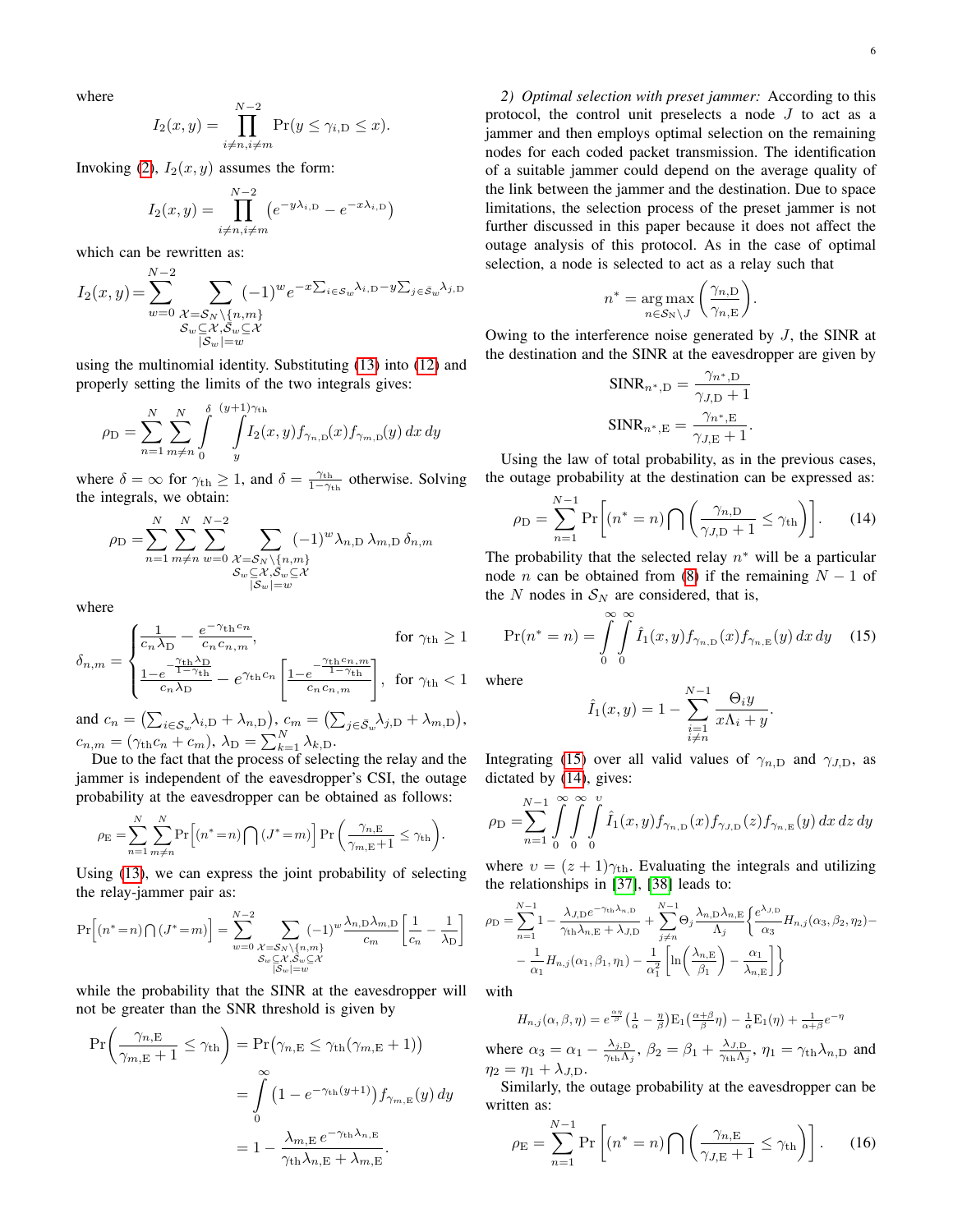Using [\(15\)](#page-5-0), the joint probability in [\(16\)](#page-5-2) can be obtained from

$$
\Pr\left[(n^* = n) \bigcap \left(\frac{\gamma_{n,\mathrm{E}}}{\gamma_{J,\mathrm{E}} + 1} \le \gamma_{\mathrm{th}}\right)\right] = \int_{0}^{\infty} \int_{0}^{v} \int_{0}^{\infty} \hat{I}_1(x, y) f_{\gamma_{n,\mathrm{D}}}(x) \cdot f_{\gamma_{n,\mathrm{E}}}(y) f_{\gamma_{J,\mathrm{E}}}(x) dx dy dz
$$

which allows us to rewrite  $(16)$  as:

$$
\rho_{\rm E} = \sum_{n=1}^{N-1} \int_{0}^{\infty} \int_{0}^{v} \int_{0}^{\infty} \hat{I}_1(x,y) f_{\gamma_{n,\rm D}}(x) f_{\gamma_{n,\rm E}}(y) f_{\gamma_{J,\rm E}}(z) \, dx \, dy \, dz.
$$

Taking into account the formulas in [\[37\]](#page-11-7), [\[38\]](#page-11-8), we obtain the following expression for the outage probability at the eavesdropper:

$$
\rho_{\rm E} = \sum_{n=1}^{N-1} 1 - \frac{\lambda_{J,\rm E}e^{-\gamma_{\rm th}\lambda_{n,\rm E}}}{\gamma_{\rm th}\lambda_{n,\rm E} + \lambda_{J,\rm E}} - \sum_{j\neq n}^{N-1} \Theta_j \frac{\lambda_{n,\rm D}\lambda_{n,\rm E}}{\Lambda_j \alpha_1^2} \left[ \mathbf{E}_1 \{\lambda_{n,\rm E}\gamma_{\rm th}\} - e^{\lambda_{J,\rm E}}
$$

$$
\mathbf{E}_1(\lambda_{n,\rm E}\gamma_{\rm th} + \lambda_{J,\rm E}) - e^{-\alpha_1\gamma_{\rm th}\lambda_{J,\rm E}(1 + \alpha_1\gamma_{\rm th})} \left\{ \mathbf{E}_1(\beta_1\gamma_{\rm th}) - e^{(\alpha_1\gamma_{\rm th} + \lambda_{J,\rm E})} \mathbf{E}_1(\lambda_{n,\rm E}\gamma_{\rm th} + \lambda_{J,\rm E}) \right\} + \frac{e^{-\alpha_1\gamma_{\rm th}\lambda_{J,\rm E}\alpha_1\gamma_{\rm th}}}{\alpha_4}
$$

$$
H_{n,j}(\alpha_4, \beta_3, \eta_3) + \frac{\alpha_1\lambda_{J,\rm E}e^{-\lambda_{n,\rm E}\gamma_{\rm th}}}{\lambda_{n,\rm E}(\gamma_{\rm th}\lambda_{n,\rm E} + \lambda_{J,\rm E})} + \ln\left(\frac{\lambda_{n,\rm E}}{\beta_1}\right) - \frac{\alpha_1}{\lambda_{n,\rm E}} \right]
$$

where  $\alpha_4 = \alpha_1 \gamma_{\text{th}} + \lambda_{J,E}$  and  $\beta_3 = \eta_3 = \beta_1 \gamma_{\text{th}}$ .

The expressions for  $\rho_D$  and  $\rho_E$  that were obtained in this section for the four considered protocols will be used in the following section for the evaluation of the secrecy performance of the system when the selected relay employs RLNC.

#### IV. SECRECY ANALYSIS

## <span id="page-6-0"></span>*A. Preliminaries*

As mentioned in Section [I,](#page-0-0) when physical-layer security over wireless fading channels is offered in the form of cooperative jamming, the secrecy outage probability is often the preferred metric for assessing the secrecy performance of the system [\[18\]](#page-10-16), [\[19\]](#page-10-17), [\[26\]](#page-10-25), [\[27\]](#page-10-26). Bloch *et al.* [\[39\]](#page-11-9) provide an excellent overview of important notions of physical-layer security and present information-theoretic metrics. However, information-theoretic metrics assume *strong* security, that is, the eavesdropper decoding the encoded message is as likely as guessing the message itself. In practice, the secrecy requirements can be less stringent and alternative metrics have been proposed in [\[40\]](#page-11-10).

Secure transmission on a multicast or broadcast network can be guaranteed if RLNC is used to combine data packets with random keys [\[41\]](#page-11-11). In conventional RLNC for multicast or broadcast applications, as in this paper, data packets are combined with other data packets in order to increase capacity or improve reliability without the need for retransmissions. As shown in [\[42\]](#page-11-12), conventional RLNC can still offer strong security, if the entries of the decoding matrix are transmitted through a secure private channel to the intended destination, and source coding ensures that the zero element is not included in the data packets. Otherwise, RLNC offers *weak security*, as defined in [\[43\]](#page-11-13), implying that a receiver (either D or E) may not be able to recover any meaningful information about the message without collecting a sufficient number of linearly independent coded packets. However, both [\[43\]](#page-11-13) and [\[44\]](#page-11-14) agree that strong security can be achieved if RLNC operations are over a large finite field.

The goal of this section is to investigate the inherent secrecy of RLNC for any field size, when jamming may or may not be available at the physical layer. In scenarios where secrecy requirements are not stringent, the communication process is deemed to be secure when the destination recovers the message while the eavesdropper is unable to recover even parts of the message *without guessing*. As explained in Section [II,](#page-1-0) the probability of the eavesdropper being successful in recovering at least  $\tau$  of the K data packets using Gaussian elimination shall be referred to as the  $\tau$ -intercept probability. A variant of this metric has been used in the *algebraic security criterion* [\[44\]](#page-11-14). According to [\[44,](#page-11-14) Definition 1], the level of security provided by RLNC is a function of the data packets composing the transmitted message, the number of linearly independent coded packets collected by the eavesdropper and the number of data packets that can be recovered by Gaussian elimination. The latter quantity is actually  $\tau$  and its value is assumed to be readily available in [\[44\]](#page-11-14), i.e., the level of security can be calculated only after Gaussian elimination for a given set of collected coded packets has been performed. By contrast, we derive the probability that  $\tau$  will take a specific value.

The remainder of this section presents a framework for the calculation of the  $\tau$ -intercept probability and the characterization of the secrecy performance of the system.

#### *B. Derivation of the* τ *-intercept probability*

A receiver is required to collect  $K$  linearly independent coded packets to recover the  $K$  data packets that compose the message. The probability of recovering the message can be obtained by [\[45\]](#page-11-15):

<span id="page-6-1"></span>
$$
P(K, n_{\mathbf{R}}) = \prod_{i=0}^{K-1} \left[ 1 - q^{-(n_{\mathbf{R}} - i)} \right]
$$

where  $n<sub>R</sub>$  is the number of received coded packets and q represents the size of the finite field over which arithmetic operations are performed. The system of linear equations, which is represented by the decoding matrix, may be partially solved using the Gaussian elimination method and  $\tau$  of the K data packets could be revealed based on a subset of  $r \leq K$ linearly independent coded packets that have been received. The probability of recovering *exactly*  $\tau \leq r$  data packets, given that r linearly independent coded packets have been collected, can be obtained from [\[46\]](#page-11-16) as follows:

$$
P(\tau, K|r) = \frac{\binom{K}{\tau}}{\binom{K}{r}} \sum_{q}^{K-\tau} (-1)^j \binom{K-\tau}{j} \left[ \frac{K-\tau-j}{r-\tau-j} \right]_q
$$

where  $\begin{bmatrix} u \\ v \end{bmatrix}_q$  denotes the q-binomial coefficient defined as [\[47\]](#page-11-17)

$$
\begin{bmatrix} u \\ \nu \end{bmatrix}_q = \begin{cases} \prod_{i=0}^{\nu-1} \frac{(q^u - q^i)}{(q^{\nu} - q^i)}, & \text{for } \nu \le u \\ 0, & \text{for } \nu > u. \end{cases}
$$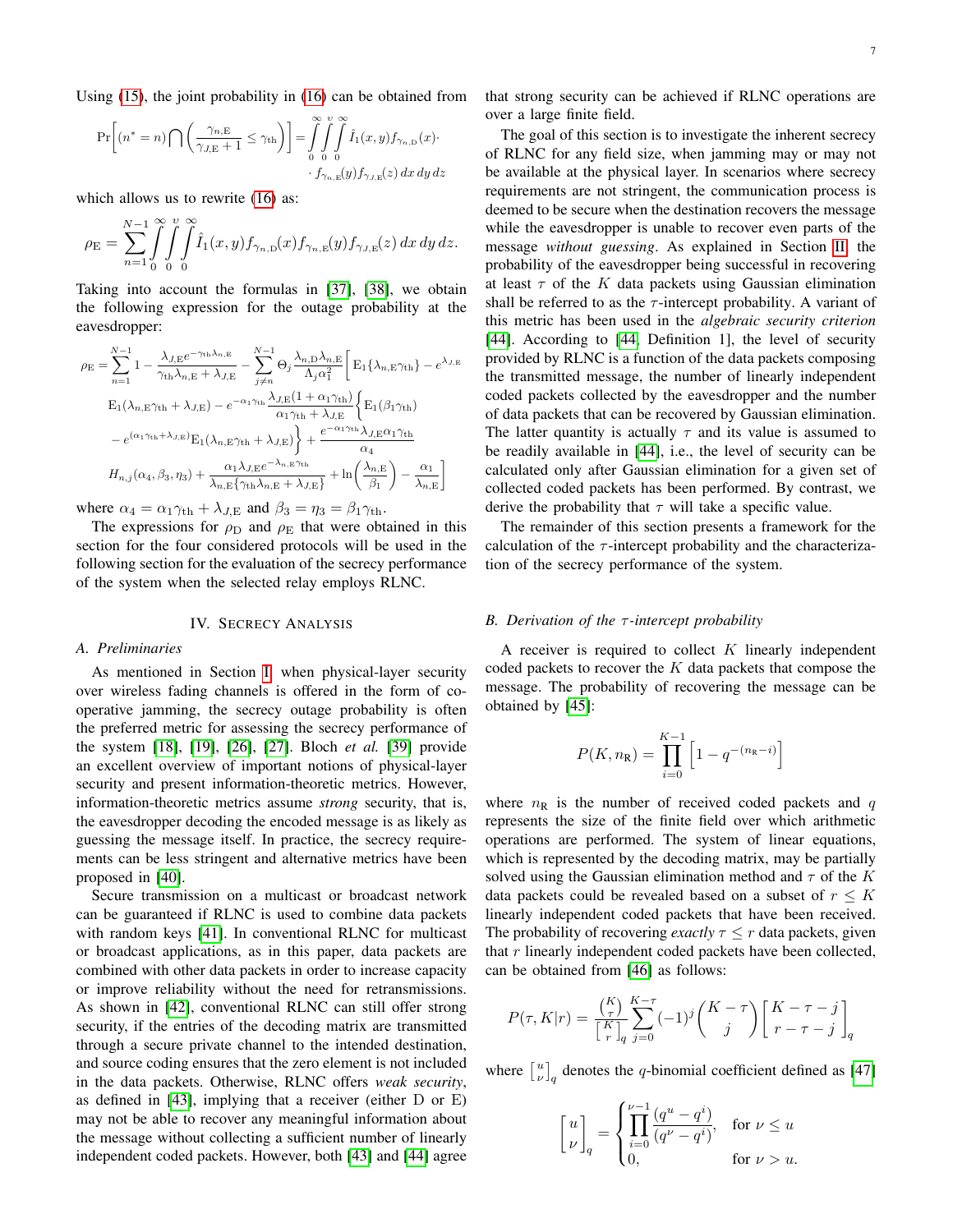Therefore, the probability of recovering  $at least \tau$  data packets can be obtained from:

$$
\mathbb{P}(\tau, n_{\mathbf{R}}) = \sum_{r=\tau}^{\min(n_{\mathbf{R}}, K)} \sum_{i=\tau}^{r} P(i, K|r) P_r(K, n_{\mathbf{R}})
$$

where  $P_r(K, n_R)$  is the probability that r out of the  $n_R$ received coded packets are linearly independent and is given by [\[48,](#page-11-18) Theorem 4]

$$
P_r(K, n_{\mathbf{R}}) = \frac{1}{q^{n_{\mathbf{R}}K}} \left[ \begin{array}{c} n_{\mathbf{R}} \\ r \end{array} \right] \prod_{q=0}^{r-1} (q^K - q^i).
$$

Using the aforementioned expressions, we can characterize the secrecy performance of the system. Let  $X_{\text{D}}$  and  $X_{\text{E}}$  be two random variables, representing the number of transmissions required by the destination D and the eavesdropper E, respectively, such that D can recover the entire message and E can recover at least  $\tau$  data packets. The cumulative distribution function of  $X_D$  and  $X_E$  can be defined as:

$$
F_{D}(n_{T}) = Pr\{X_{D} \le n_{T}\}\
$$
  
=  $\sum_{n_{R}=K}^{n_{T}} {n_{T} \choose n_{R}} \rho_{D}^{n_{T}-n_{R}} (1 - \rho_{D})^{n_{R}} P(K, n_{R})$   

$$
F_{E}(\tau, n_{T}) = Pr\{X_{E} \le n_{T}\}\
$$
  
=  $\sum_{n_{R}=T}^{n_{T}} {n_{T} \choose n_{R}} \rho_{E}^{n_{T}-n_{R}} (1 - \rho_{E})^{n_{R}} \mathbb{P}(\tau, n_{R})$ 

where  $\rho_D$  and  $\rho_E$  represent the probability that a transmitted coded packet will not be received by the destination and the eavesdropper, respectively. Both  $\rho_D$  and  $\rho_E$  can be evaluated using the outage probability expressions that have been derived in Section [III](#page-3-0) for each relay selection protocol. Essentially,  $F<sub>D</sub>(n<sub>T</sub>)$  is the probability that the destination will reconstruct the entire confidential message, and  $F_{\rm E}(\tau, n_{\rm T})$  is the probability that the eavesdropper will recover at least  $\tau$  of the K data packets that compose the message, for  $n<sub>T</sub>$  *or fewer* coded packet transmissions. The respective decoding probabilities for *exactly*  $n<sub>T</sub>$  coded packet transmissions can be obtained from the probability mass functions, as follows:

$$
f_{D}(n_{T}) = Pr\{X_{D} = n_{T}\}
$$
  
= 
$$
\begin{cases} F_{D}(n_{T}) - F_{D}(n_{T} - 1), & \text{if } K < n_{T} \leq N_{T} \\ F_{D}(K), & \text{if } n_{T} = K \end{cases}
$$
  

$$
f_{E}(n_{T}) = Pr\{X_{E} = n_{T}\}
$$
  
= 
$$
\begin{cases} F_{E}(\tau, n_{T}) - F_{E}(\tau, n_{T} - 1), & \text{if } \tau < n_{T} \leq N_{T} \\ F_{E}(\tau, n_{T}), & \text{if } n_{T} = \tau \end{cases}
$$

where  $N<sub>T</sub>$  represents the maximum permitted number of coded packet transmissions. In the event of the destination reconstructing the entire message before the deadline is reached, a feedback link is used to notify the control unit that additional coded packet transmissions are not required. Following the same line of reasoning as in [\[21\]](#page-10-19), the  $\tau$ -intercept probability assumes the form:

$$
P_{\rm int}(\tau, N_{\rm T}) = F_{\rm E}(\tau, N_{\rm T}) \left[ 1 - F_{\rm D}(N_{\rm T}) \right] + \sum_{n_{\rm T}=K}^{N_{\rm T}} f_{\rm D}(n_{\rm T}) F_{\rm E}(\tau, n_{\rm T}).
$$
\n(17)



<span id="page-7-1"></span>Figure 2. Comparison between simulation and theoretical results, and secrecy-reliability performance of the considered protocols for different values of K, when  $q = 2$  and  $\tau/K = 0.6$ .

The first term in [\(17\)](#page-6-1) is the probability that the eavesdropper will be successful in recovering at least  $\tau$  data packets from the intercepted coded packets but the destination will fail to reconstruct the message after  $N<sub>T</sub>$  coded packet transmissions. The second term represents the probability that the destination will recover the entire message after the  $n_T$ -th coded packet has been transmitted but the eavesdropper has already recovered at least  $\tau$  data packets by that time.

The impact of the relay selection protocol on the outage probabilities  $\rho_D$  and  $\rho_E$ , and their effect on the intercept probability  $P_{\text{int}}(\tau, N_{\text{T}})$  and the decoding probability at the destination  $F_D(N_T)$  will be explored in the following section.

#### V. RESULTS AND DISCUSSION

<span id="page-7-0"></span>This section presents simulation results and compares them with analytical results in order to validate the accuracy of the derived expressions. The secrecy performance of the system, which is reflected by the intercept probability at the eavesdropper, and the reliability performance of the system, which is associated with the outage probability of the link between the selected relay and the destination but also the decoding probability at the destination, are also discussed.

A Monte Carlo simulation platform representing the system model was developed in MATLAB. Instances where the eavesdropper successfully recovered at least  $\tau$  data packets were counted and averaged over  $10<sup>4</sup>$  realizations to compute the  $\tau$ -intercept probability. The simulation environment considers  $N = 10$  relays. Let the pair  $(d_{i,D}, d_{i,E})$  specify the distance of node  $i$  from the destination  $D$  and the eavesdropper  $E$ , for  $i = 1, \ldots, 10$ . The distance pairs in the simulation environment have been configured as follows:  $(2, 2.3)$ ,  $(3, 2)$ ,  $(4, 6)$ ,  $(3, 4)$ ,  $(4, 5)$ ,  $(1, 2)$ ,  $(1, 2.1)$ ,  $(1.3, 1.5)$ ,  $(1.2, 1.9)$  and  $(6, 6)$ . In the case of optimal selection with preset jammer, we have configured the node with distance pair  $(6, 6)$  to always act as a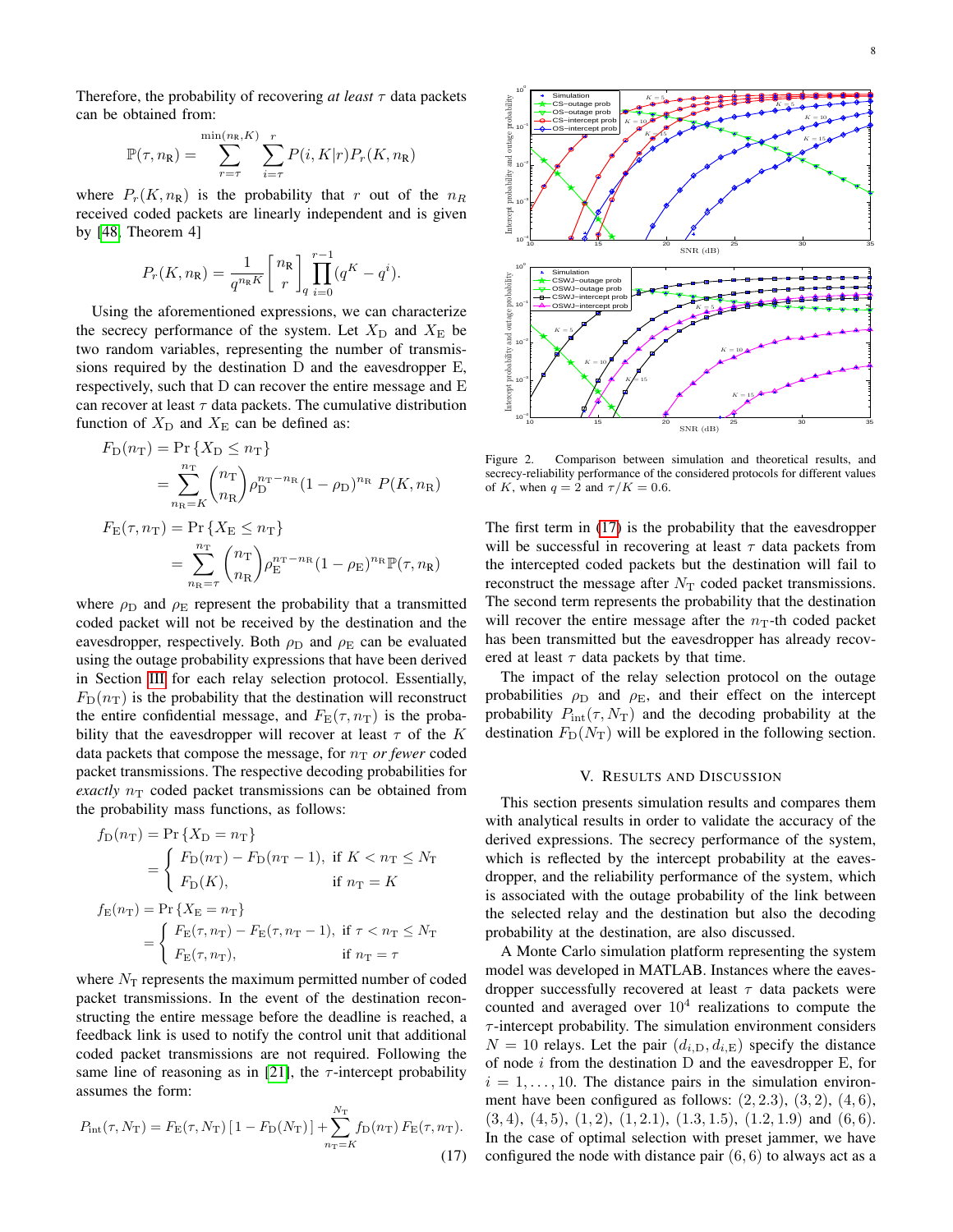jammer. This node is equidistant from the destination and the eavesdropper, hence it causes the same levels of interference, on average, to both receivers. Pre-selection of this jammer yields a particular trade-off between secrecy performance and reliability but other schemes that trade reliability for secrecy are also available, e.g., [\[18\]](#page-10-16), [\[27\]](#page-10-26). In all cases, the path loss exponents have been set to  $\alpha_{i,j} = \alpha = 3$ . Unless otherwise stated, the transmission scheme is uncoded BPSK, which is characterized by the SNR threshold  $\gamma_{\text{th}} = 5.89$  dB. As explained in Section [III,](#page-3-0) the outage probability depends on the relay selection protocol and the transmission scheme but not on the RLNC parameters. The lowest number of transmitted coded packets, for which the destination can decode the entire message with 90% probability or greater, has been used in the measurement of the intercept probability. Equivalently, the theoretical value of  $P_{\text{int}}(\tau, N_{\text{T}})$  has been calculated from [\(17\)](#page-6-1) for the smallest value of  $N_T$  that yields  $F_D(N_T) \geq 0.90$ . For simplicity, we assume that all nodes, including the jammer, transmit the same power, i.e.  $P_i = P$ . The term 'SNR' is used to refer to the ratio  $P/N_0$ , as defined in Section [II.](#page-1-0) The four relay selection protocols, namely conventional selection, optimal selection, conventional selection with jammer and optimal selection with preset jammer, have been abbreviated to 'CS', 'OS', 'CSWJ' and 'OSWJ', respectively.

Fig. [2](#page-7-1) demonstrates the agreement between simulation and analytical results, which confirms the correctness of our derivations. It also illustrates the effect of the transmitted SNR on the outage probability at the destination and compares the intercept probability of the four considered protocols. As expected, the CS scheme outperforms the other protocols in terms of reliable communication because it achieves the lowest outage probability. By contract, the CS protocol exhibits the worst performance in terms of secrecy. This is due to the fact that the CS protocol only considers the quality of relayto-destination channels but does not take into account the relay-to-eavesdropper channels. For this reason, the OS and CSWJ protocols offer better secrecy performance than CS at the expense of reduced reliability. It can be noticed that the secrecy performance of both the CS and OS protocols deteriorates markedly at high SNR values because the intercept probability converges to one. On the other hand, the secrecy performance of the CSWJ and OSWJ protocols reveals that a jammer introduces a 'ceiling' to the intercept probability and, thus, a level of secrecy can be offered even at high SNR values. Fig. [2](#page-7-1) also demonstrates that the secrecy-reliability tradeoff can be further improved if the message to be transmitted is segmented into a larger number of shorter data packets, that is, the value of  $K$  in RLNC is increased. meange with 30 7 posted range in the second packet in the second in the second packet fewer collect fewer collect fewer collect fewer collect fewer collect fewer collect fewer collect fewer collect fewer codes and the sec

Fig. [3](#page-8-0) investigates the effect that the field size q in RLNC has on the probability that the eavesdropper will reconstruct at least  $\tau = 8$  data packets from the intercepted coded packets, for different SNR values, when  $K = 15$  and either CSWJ or OSWJ is used. The figure shows that when the field size increases from  $q = 2$  to  $q = 4$ , the intercept probability decreases notably. This is due to the fact that the larger the finite field is, the higher the probability of the received coded packets being linearly independent is. Consequently, if  $q = 4$ ,



<span id="page-8-0"></span>Figure 3. Effect of the field size  $q$  on the secrecy performance of both CSWJ and OSWJ, as a function of the SNR, when  $\tau = 8$  and  $K = 15$ .



<span id="page-8-1"></span>Figure 4. Performance comparison in terms of the amount of recovered data and the SNR value, for  $q = 2$  and  $K = 15$ .

order to reconstruct the entire message than if  $q = 2$ . On the other hand, if the finite field is large and the rank of the decoding matrix is smaller than  $K$ , the probability of partially reconstructing the transmitted message reduces significantly. For this reason, the fewer the linearly independent coded packets intercepted by the eavesdropper are, the smaller the probability of the eavesdropper recovering even a fraction of the message is. Fig. [2](#page-7-1) and Fig. [3](#page-8-0) reveal the impact of the number of data packets  $K$  and the field size q on both reliability and security. Although the intercept probability decreases if the message is segmented into a larger number of data packets or if a larger field size is used, the values of  $K$ and  $q$  cannot increase unboundedly in practice. An increase in  $K$  or  $q$  also increases the overhead of RLNC and the decoding complexity of Gaussian elimination. Upper bounds for  $K$  and  $q$  due to practical limitations are discussed in [\[49\]](#page-11-19).

Fig. [4](#page-8-1) compares the  $\tau$ -intercept probability offered by the considered protocols for all possible values of  $\tau$  and different transmitted SNR values, when  $q = 2$  and  $K = 15$ . At low SNR values, the probability of recovering data packets from intercepted coded packets is very small, regardless of the adopted protocol. For example, even when the CS protocol is employed, the probability of the eavesdropper recovering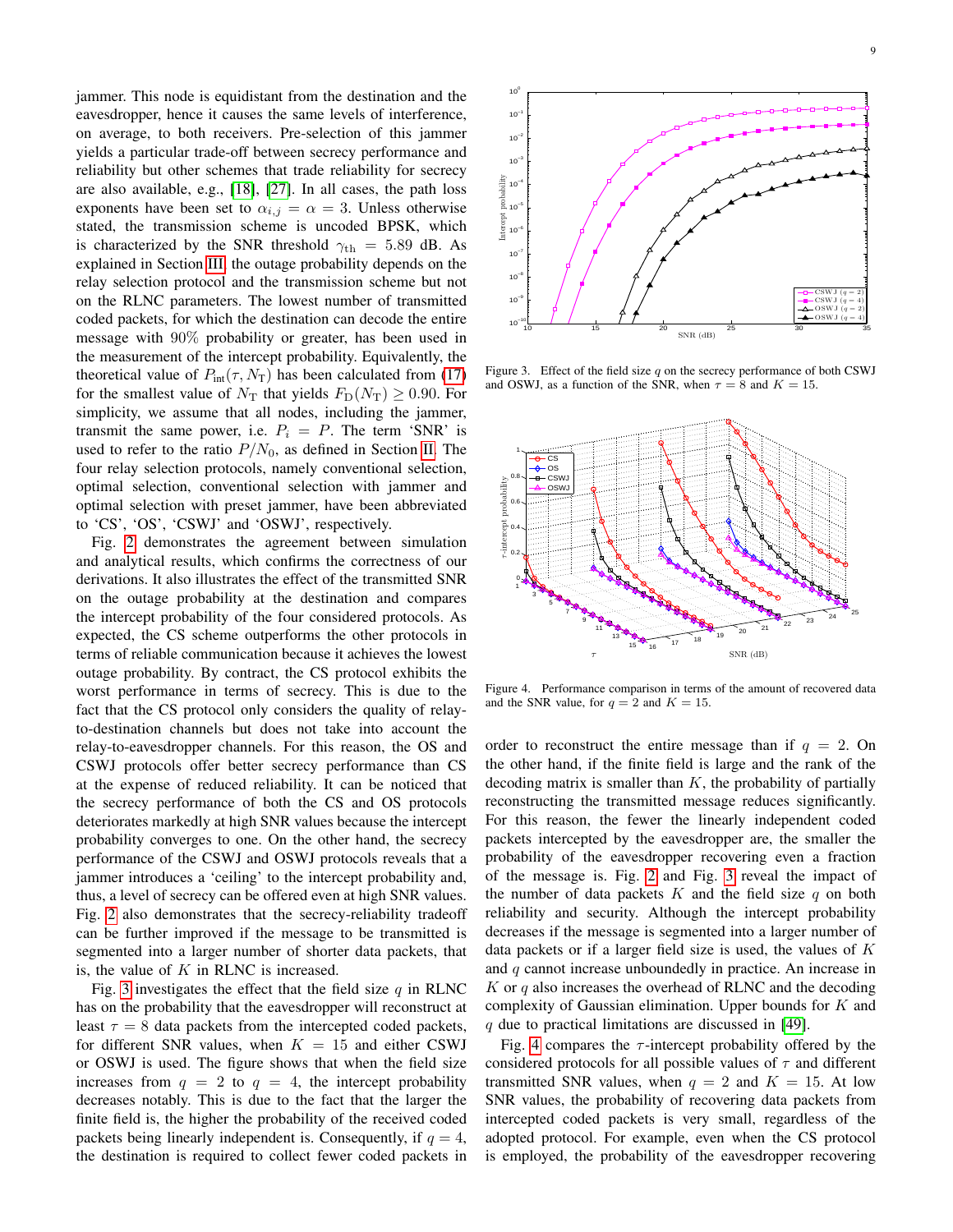

<span id="page-9-0"></span>Figure 5. Delay performance as a function of SNR for  $q = 2$  and  $q = 64$ , when  $K = 15$  is considered.

at least one data packet ( $\tau = 1$ ) is 0.18 at SNR = 16 dB. However, for high SNR values, the CS scheme clearly yields the worst performance. For example, the performance curve of the CS protocol shows that even though the probability of recovering the entire data message ( $\tau = 15$ ) is low, the eavesdropper can still recover a large portion of data with high probability. The other three protocols provide better performance even for  $\tau = 1$ .

Fig. [5](#page-9-0) compares the delay performance of each protocol, in terms of the maximum permitted number of coded packet transmissions required by the destination to recover the entire data message. This delay metric also reflects the reliability of the network. The impact of the field size  $q$  on the secrecyreliability tradeoff is depicted in this figure too. Both CS and CSWJ exhibit fixed and similar delay performance in the high SNR regime, even though CS offers higher link reliability than CSWJ, as established in Fig. [2.](#page-7-1) For  $q = 64$ , both CS and CSWJ achieve the minimum delay performance, i.e.  $N_T = 15$ . The worst-case delay is experienced when RLNC over fields of size  $q = 2$  is combined with either OS or OSWJ. The delay of OS and OSWJ is reduced if the field size is increased to  $q = 64$  and approaches the delay of CS and CSWJ for an increasing SNR value.

Fig. [6](#page-9-1) focuses on the CS scheme and further investigates the reliability versus secrecy trade-off between uncoded BPSK and coded BPSK. The SNR threshold for coded BPSK, which employs convolutional coding, is set to  $\gamma_{\text{th}} = -0.983$  dB, as mentioned in Section [III.](#page-3-0) As expected, coded BPSK achieves a lower outage probability than uncoded BPSK at the expense of a notably higher intercept probability. This is due to the fact that the information redundancy introduced by convolutional coding assists not only the destination but also the eavesdropper in the error-free reception of coded packets and the recovery of at least  $\tau$  data packets. Our proposed framework can thus be used to identify modulation and coding schemes that offer a required balance between security and reliability.

For each point depicted in the previous figures, the maximum permitted number of transmitted coded packets  $N_T$  has been computed so that the probability of the destination de-



<span id="page-9-1"></span>Figure 6. Secrecy-reliability trade-off as a function of the SNR for two different transmission schemes,  $K = 15$ ,  $q = 2$  and  $\tau = 8$ .



<span id="page-9-2"></span>Figure 7. Performance comparison based on the decoding probability and the zero-intercept probability at SNR=30 dB, for  $K = 15$  and  $q = 2$ .

coding the entire message is at least 90%, i.e.,  $F_D(N_T) \geq 0.9$ . In contrast, Fig. [7](#page-9-2) investigates the impact of  $N_T$  on both the decoding probability at the destination  $F_D(N_T)$  and the probability that the eavesdropper will be unable to recover any data packets. The latter probability is referred to as the *zero-intercept probability* and is given by  $1 - P_{\text{int}}(1, N_T)$ . As expected, an increase in coded packet transmissions improves the decoding probability at the destination and decreases the zero-intercept probability. The benefit from using a feedback link to notify the control unit to cease the transmission of coded packets when the destination has recovered the entire message, can also be observed in Fig. [7.](#page-9-2) For a high value of  $N<sub>T</sub>$ , the destination is more likely to decode the message when fewer than  $N_{\rm T}$  coded packets have been transmitted. As a result, the transmission process will be terminated earlier than anticipated and the eavesdropper will be unable to collect more coded packets. For this reason, the zero-intercept probability gradually converges to a fixed value for an increasing value of  $N<sub>T</sub>$ . We note that the CS protocol yields the highest decoding probability but provides no guarantees that the eavesdropper will recover no data packets. The selection of a jammer that causes the least interference to the transmitting relay gives CSWJ a security advantage over CS without a compromise on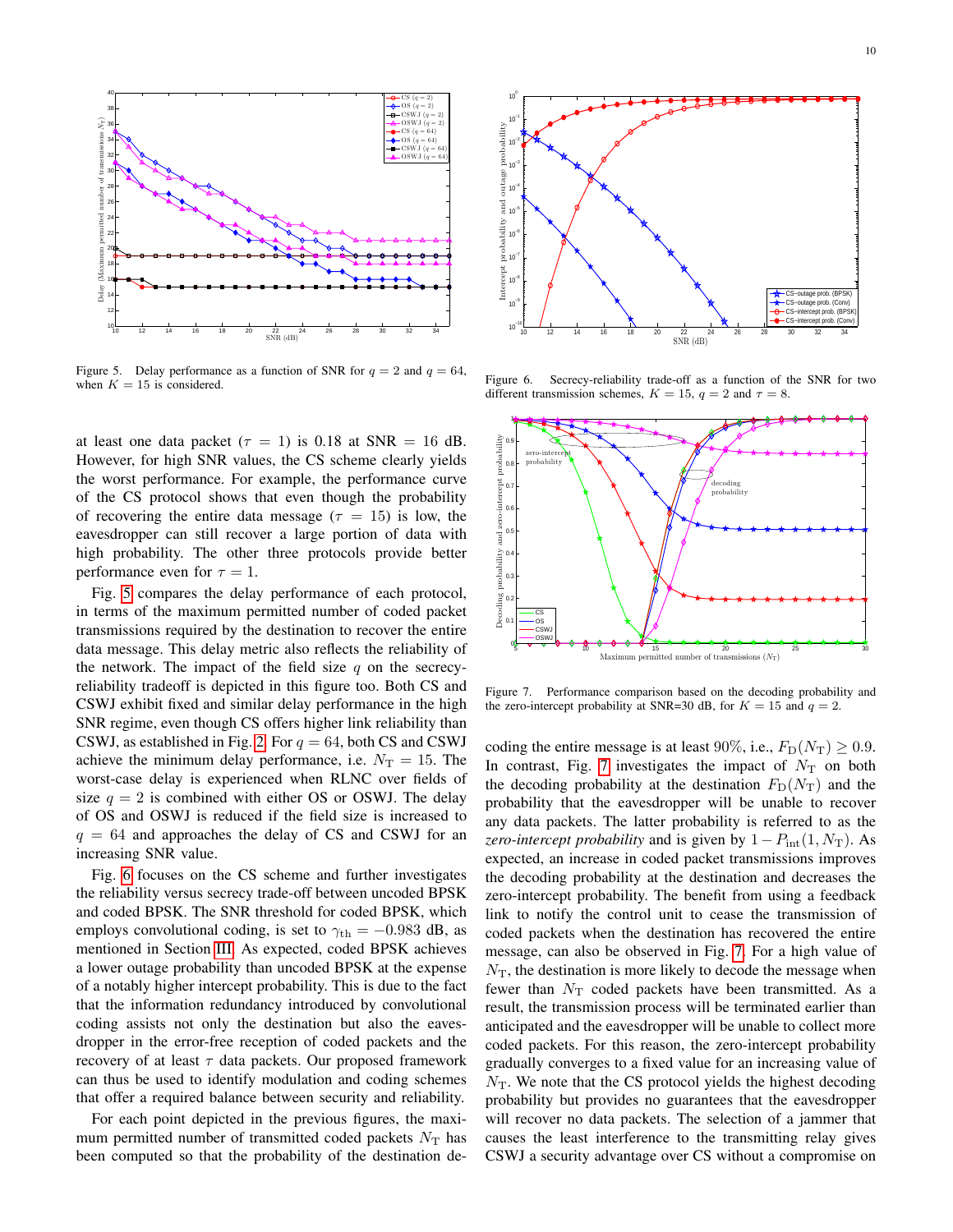the decoding probability. Exploitation of the eavesdropper's CSI can further increase the zero-intercept probability and boost security, even when a jammer is not employed, as demonstrated by the OS protocol. On the other hand, OSWJ yields the highest zero-intercept probability at the expense of a lower decoding probability than the other protocols. The results reaffirm that the security advantage gained by opting for a protocol other than CS clearly outweighs the loss in reliability, when  $SNR = 30$  dB.

## VI. CONCLUSION

<span id="page-10-21"></span>In order to address the vulnerability of wireless communication networks against eavesdropping attacks, we developed a framework that combines random linear network coding at the application layer and physical-layer security in the form of relay selection with or without cooperative jamming. Four relay selection protocols were considered and analytical expressions of the outage probability at the intended destination and the eavesdropper were derived. In order to quantify the amount of information leakage to the eavesdropper, a novel metric called  $\tau$ -intercept probability was proposed. This metric, which utilizes the outage probabilities associated to each relay selection protocol, provides a measure of security that is jointly offered by the application and physical layers in scenarios where secrecy requirements are not stringent. Our analysis demonstrated that relay selection based on both the eavesdropper's CSI and the destination's CSI achieves a good balance between security and reliability, when a jammer is not employed. If a jammer is used, reliability can be traded for security. On the other hand, if the eavesdropper's CSI is not available, the selection of a relay and a jammer based solely on the destination's CSI favors reliability, while still providing some secrecy guarantees. We also noted that the field size over which random linear network coding is performed at the application layer as well as the adopted modulation and coding scheme at the physical layer can be modified to fine-tune the trade-off between security and reliability.

Future directions on this topic could involve the introduction of direct communication from the source to both the destination and the eavesdropper, the consideration of multiple eavesdroppers and the study of the effect of constellation rotation, as proposed in [\[22\]](#page-10-20), on the security and reliability of the network.

#### **REFERENCES**

- <span id="page-10-0"></span>[1] V. C. Güngör and G. P. Hancke, "Industrial wireless sensor networks: Challenges, design principles, and technical approaches," *IEEE Trans. Ind. Electron.*, vol. 56, no. 10, pp. 4258–4265, Oct. 2009.
- <span id="page-10-1"></span>[2] W. Jiang, T. Kaiser, and A. J. H. Vinck, "A robust opportunistic relaying strategy for co-operative wireless communications," *IEEE Trans. Wireless Commun.*, vol. 15, no. 4, pp. 2642–2655, Apr. 2016.
- <span id="page-10-2"></span>[3] A. Bletsas, A. Khisti, D. P. Reed, and A. Lippman, "A simple cooperative diversity method based on network path selection," *IEEE J. Sel. Areas Commun.*, vol. 24, no. 3, pp. 659–672, Mar. 2006.
- <span id="page-10-3"></span>[4] J. Luo, J. Hu, D. Wu, and R. Li, "Opportunistic routing algorithm for relay node selection in wireless sensor networks," *IEEE Trans. Ind. Informat.*, vol. 11, no. 1, pp. 112–121, Feb. 2015.
- <span id="page-10-4"></span>[5] R. Madan, N. B. Mehta, A. F. Molisch, and J. Zhang, "Energy-efficient cooperative relaying over fading channels with simple relay selection," *IEEE Trans. Wireless Commun.*, vol. 7, no. 8, pp. 3013–3025, Aug. 2008.
- <span id="page-10-6"></span><span id="page-10-5"></span>[7] Z. Iqbal, K. Kim, and H. N. Lee, "A cooperative wireless sensor network for indoor industrial monitoring," *IEEE Trans. Ind. Informat.*, vol. 13, no. 2, pp. 482–491, Apr. 2017.
- <span id="page-10-7"></span>[8] N. Marchenko, T. Andre, G. Brandner, W. Masood, and C. Bettstetter, "An experimental study of selective cooperative relaying in industrial wireless sensor networks," *IEEE Trans. Ind. Informat.*, vol. 10, no. 3, pp. 1806–1816, Aug. 2014.
- <span id="page-10-8"></span>[9] T. Ho, M. Medard, R. Koetter, D. R. Karger, M. Effros, J. Shi, and ´ B. Leong, "A random linear network coding approach to multicast," *IEEE Trans. Inf. Theory*, vol. 52, no. 10, pp. 4413–4430, Oct. 2006.
- <span id="page-10-9"></span>[10] S. Deb, M. Effros, T. Ho, D. R. Karger, R. Koetter, D. S. Lun, M. Medard, and N. Ratnakar, "Network coding for wireless applications: ´ A brief tutorial," in *Proc. Int. Workshop on Wireless Ad Hoc Networks*, London, UK, May 2005.
- <span id="page-10-10"></span>[11] D. Szabo, A. Gulyas, F. H. P. Fitzek, and D. E. Lucani, "Towards the tactile internet: Decreasing communication latency with network coding and software defined networking," in *Proc. 21st European Wireless Conf.*, Budapest, Hungary, May 2015.
- <span id="page-10-11"></span>[12] Q. F. Zhou, Y. Li, F. C. Lau, and B. Vucetic, "Decode-and-forward twoway relaying with network coding and opportunistic relay selection," *IEEE Trans. Commun.*, vol. 58, no. 11, pp. 3070–3076, Nov. 2010.
- [13] X. D. Jia, L. X. Yang, H. Y. Fu, B. M. Feng, and Y. F. Qi, "Two-way denoise-and-forward network coding opportunistic relaying with jointing adaptive modulation relay selection criterions," *IET Communications*, vol. 6, no. 2, pp. 194–202, Jan. 2012.
- <span id="page-10-12"></span>[14] Q. You, Y. Li, and Z. Chen, "Joint relay selection and network coding for error-prone two-way decode-and-forward relay networks," *IEEE Trans. Commun.*, vol. 62, no. 10, pp. 3420–3433, Oct. 2014.
- <span id="page-10-13"></span>[15] I. Krikidis, "Opportunistic relay selection for cooperative networks with secrecy constraints," *IET Communications*, vol. 4, no. 15, pp. 1787– 1791, Oct. 2010.
- <span id="page-10-15"></span>[16] V. N. O. Bao, N. Linh-Trung, and M. Debbah, "Relay selection schemes for dual-hop networks under security constraints with multiple eavesdroppers," *IEEE Trans. Wireless Commun.*, vol. 12, no. 12, pp. 6076– 6085, Dec. 2013.
- <span id="page-10-14"></span>[17] J. Zhu, Y. Zou, B. Champagne, W. P. Zhu, and L. Hanzo, "Securityreliability tradeoff analysis of multirelay-aided decode-and-forward cooperation systems," *IEEE Trans. Veh. Technol.*, vol. 65, no. 7, pp. 5825– 5831, Jul. 2016.
- <span id="page-10-16"></span>[18] I. Krikidis, J. S. Thompson, and S. Mclaughlin, "Relay selection for secure cooperative networks with jamming," *IEEE Trans. Wireless Commun.*, vol. 8, no. 10, pp. 5003–5011, Oct. 2009.
- <span id="page-10-17"></span>[19] L. Wang, Y. Cai, Y. Zou, W. Yang, and L. Hanzo, "Joint relay and jammer selection improves the physical layer security in the face of CSI feedback delays," *IEEE Trans. Veh. Technol.*, vol. 65, no. 8, pp. 6259–6274, Aug. 2016.
- <span id="page-10-18"></span>[20] N. Cai and R. W. Yeung, "Secure network coding," in *Proc. IEEE Int. Symp. on Inform. Theory (ISIT)*, Lausanne, Switzerland, Jun. 2002.
- <span id="page-10-19"></span>[21] A. S. Khan, A. Tassi, and I. Chatzigeorgiou, "Rethinking the intercept probability of random linear network coding," *IEEE Commun. Lett.*, vol. 19, no. 10, pp. 1762–1765, Oct. 2015.
- <span id="page-10-20"></span>[22] L. Sun, P. Ren, O. Du, and Y. Wang, "Fountain-coding aided strategy for secure cooperative transmission in industrial wireless sensor networks," *IEEE Trans. Ind. Informat.*, vol. 12, no. 1, pp. 291–300, Feb. 2016.
- <span id="page-10-22"></span>[23] K. R. Liu, *Cooperative communications and networking*. Cambridge University Press, 2009.
- <span id="page-10-23"></span>[24] K. B. Letaief and W. Zhang, "Cooperative communications for cognitive radio networks," *Proc. IEEE*, vol. 97, no. 5, pp. 878–893, May 2009.
- <span id="page-10-24"></span>[25] K. Wang, L. Yuan, T. Miyazaki, D. Zeng, S. Guo, and Y. Sun, "Strategic anti-eavesdropping game for physical layer security in wireless cooperative networks," *IEEE Trans. Commun.*, pp. 1–1, May 2017.
- <span id="page-10-25"></span>[26] T. M. Hoang, T. Q. Duong, N.-S. Vo, and C. Kundu, "Physical layer security in cooperative energy harvesting networks with a friendly jammer," *IEEE Commun. Lett.*, vol. 6, no. 2, pp. 174–177, Apr. 2017.
- <span id="page-10-26"></span>[27] D. H. Ibrahim, E. S. Hassan, and S. A. El-Doli, "Relay and jammer selection schemes for improving physical layer security in two-way cooperative networks," *Computers & Security*, vol. 50, pp. 47–59, May 2015.
- <span id="page-10-27"></span>[28] Y. Zou, X. Wang, and W. Shen, "Physical-layer security with multiuser scheduling in cognitive radio networks," *IEEE Trans. Commun.*, vol. 61, no. 12, pp. 5103–5113, Dec. 2013.
- <span id="page-10-28"></span>A. Mukherjee and A. L. Swindlehurst, "Detecting passive eavesdroppers in the MIMO wiretap channel," in *Proc. IEEE Int. Conf. Acoustics, Speech and Sign. Proc. (ICASSP)*, Kyoto, Japan, Mar. 2012.